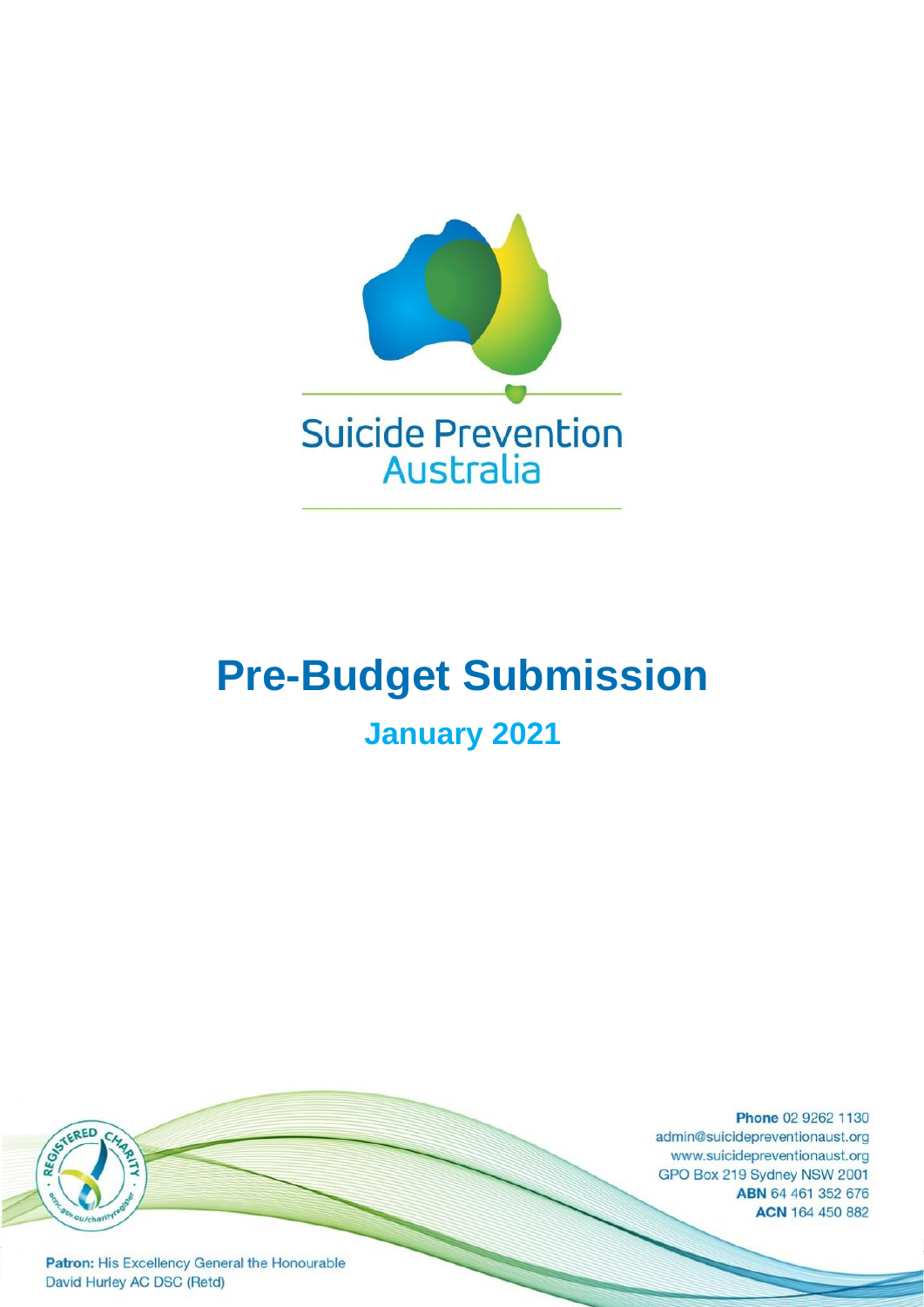### **Introduction**

Suicide Prevention Australia is the national peak body for the suicide prevention sector. Counting Australia's largest and smallest suicide prevention and mental health not-for-profits, practitioners, researchers and leaders among our members. Suicide Prevention Australia supports and strengthens the services of our members, is an information channel connecting the sector and government, as well as providing leadership, policy services, training and research support to the suicide prevention sector.

Our National Policy Platform sets out a clear agenda for Government to pursue. We're advocating for systemic change through the three pillars of whole of government approach, workforce strategy and reliable data. This Budget submission is consistent with our Policy Platform.

In the 2020-21 Budget the Federal Government unveiled a suite of measures designed to reverse the COVID-19 related recession, stimulate jobs, support vulnerable individuals and families, and restore business confidence. We were heartened to see the \$76 billion JobMaker Plan at the centre of the Budget. And we welcomed key investments in suicide prevention.

However, a notable omission from the previous Budget announcements was any mention of two key reports that were soon to be released. These were the National Suicide Prevention Adviser's Interim Report, and the Final Report of the Productivity Commission Inquiry into the Mental Health System. With the Final Report of the Productivity Commission now released and the Final Report of the National Suicide Prevention Adviser submitted to the Prime Minister, it is critical that reforms stemming from the recommendations of these reports not be delayed. Whilst we recognise that there will be ongoing work to further refine understanding of reforms needed, such as the inquiry of the Select Committee on Mental Health and Suicide Prevention, the key recommendations of the National Suicide Prevention Adviser and the Productivity Commission can and should be progressed.

Our recommendations in this submission align with the recommendations that the National Suicide Prevention Adviser has made so far in their Interim Report. We would urge that funding be allocated for the progression of key reforms such as the creation of a National Office for Suicide Prevention, the development of a National Suicide Prevention Plan and of a Suicide Prevention Workforce strategy.

 $\mathcal{P}$ 

This submission covers the following priority areas:

- 1. Whole of government approach
- 2. Reliable Data
- 3. Equipping the Suicide Prevention Workforce
- 4. Quality improvement for the suicide prevention sector

- 5. Suicide Prevention Research Fund
- 6. Universal access to aftercare
- 7. Universal access to postvention
- 8. Targeted Support for Vulnerable Groups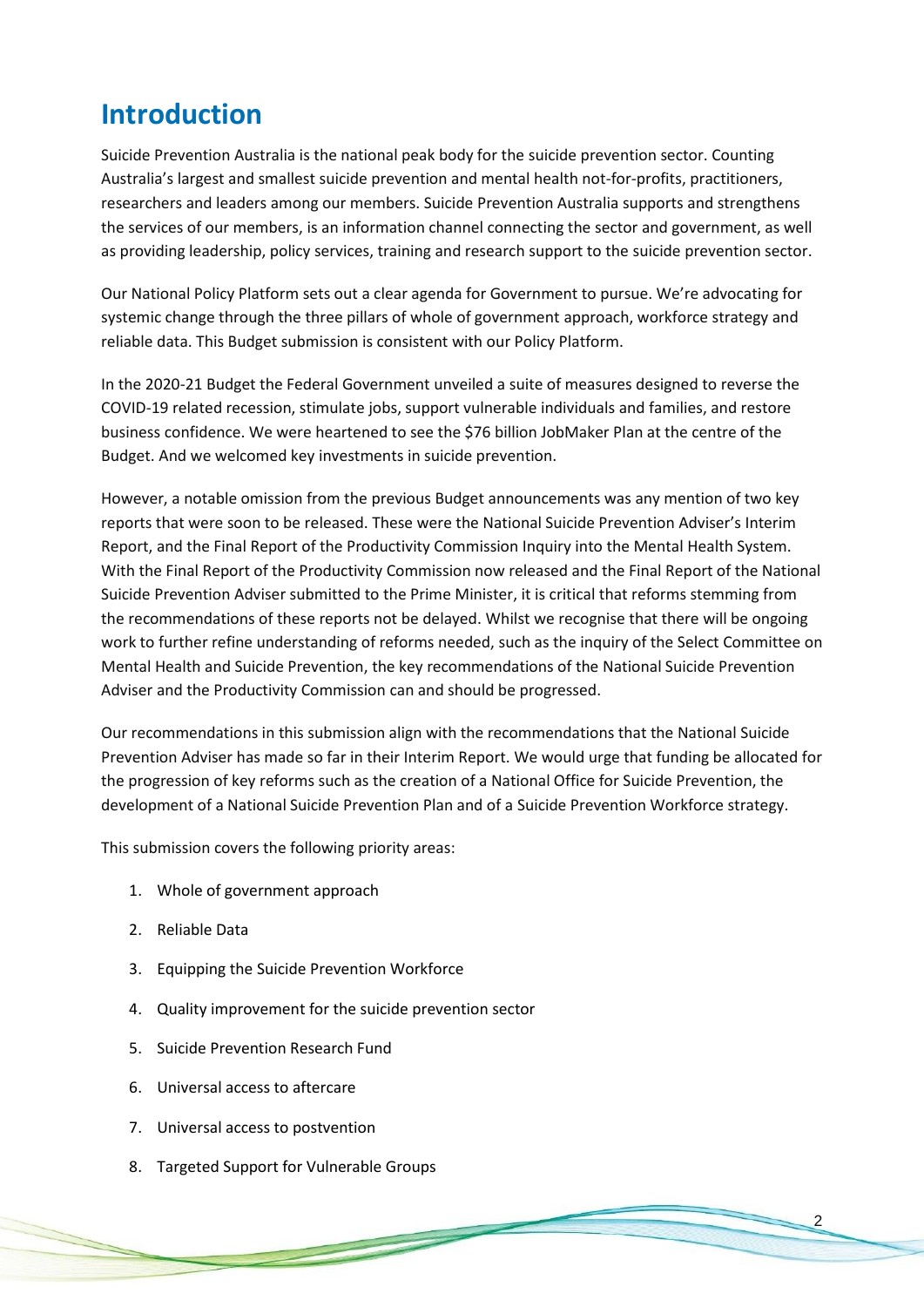- 9. Responding to future disasters
- 10. Responding to the economic impacts of COVID-19

We're confident the measures we've proposed for the 2021/22 Budget will help the Commonwealth Government make real progress against their commitment to a Toward Zero suicide rate.

Together, we can achieve a world without suicide.

### **For more information**

Nieves Murray Chief Executive Officer Suicide Prevention Australia [ceo@suicidepreventionaust.org](mailto:ceo@suicidepreventionaust.org) Phone: (02) 9262 1130

Christopher Stone Acting Director, Policy, Advocacy & Government Relations Suicide Prevention Australia [chriss@suicidepreventionaust.org](mailto:chriss@suicidepreventionaust.org) Mob: 0401 737 148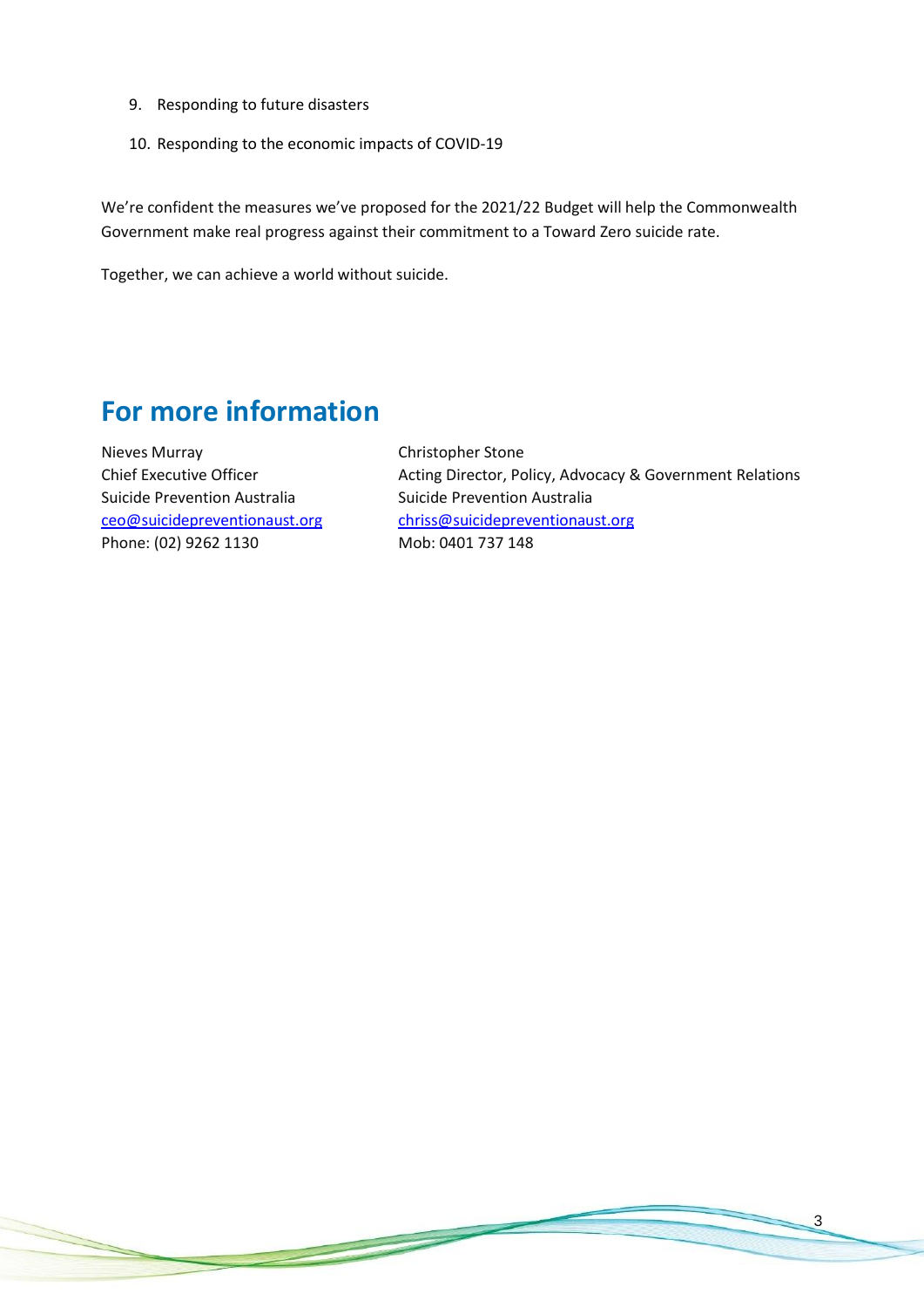### **Priority Area 1: Whole of government approach**

Australia needs a whole-of-government approach to suicide prevention.

Suicide is a complicated, multi-factorial human behaviour and is more than an expression of mental ill health. As noted in the Interim Report of the National Suicide Prevention Advisor: "no single government portfolio can undertake the breadth of actions that are required to reduce suicides, reduce suicide attempts and respond effectively to distress".<sup>1</sup> Preventing suicide therefore requires a holistic, cross-governmental approach that effectively coordinates funding and policy attention to address the social, economic, health, occupational, cultural, and environmental factors involved.

The Interim Report recommends the adoption of national whole-of-government governance structure for suicide which would include a National Office for Suicide Prevention and a stand-alone whole-ofgovernment National Suicide Prevention Strategy.<sup>2</sup>

Suicide Prevention Australia strongly supports these recommendations and advocates that they should be implemented, as outlined in our National Policy Platform,<sup>3</sup> by:

- Making the National Suicide Prevention Adviser's role permanent by setting up a National Suicide Prevention Office, preferably housed within the Department of Prime Minister and Cabinet
- Passing a Suicide Prevention Act to provide a legislative framework for a three-yearly National Suicide Prevention Plan, integrating actions with a responsible agency, committed funding, measurable performance indicators and a suicide reduction target
- Tasking the National Suicide Prevention Office with developing, delivering, and monitoring performance against the National Suicide Prevention Plan, including coordinating crossportfolio policy approaches and supporting Primary Health Networks (PHNs) in their suicide prevention focus.

#### *International case studies supporting a whole of government approach*

Our proposals are supported by strong international evidence showing that a whole-of-government approach is essential to driving reform, coordinated action and a reduction in the suicide rate.<sup>4</sup>

In 2006 Japan, recognising the urgent need to drive down the nation's high suicide rate, passed legislation to organise the machinery of government to coordinate suicide prevention strategy and

<sup>1</sup> National Suicide Prevention Taskforce. (2020). Interim Advice Report: Towards a national whole-of-government approach to suicide prevention. Canberra; August 2020, p 8. Accessed online at [<https://www1.health.gov.au/internet/main/publishing.nsf/Content/CBD1A157EC292D9FCA2584700028CC75/\\$File/3.%20I](https://www1.health.gov.au/internet/main/publishing.nsf/Content/CBD1A157EC292D9FCA2584700028CC75/$File/3.%20Interim%20Advice%20Report.pdf) [nterim%20Advice%20Report.pdf>](https://www1.health.gov.au/internet/main/publishing.nsf/Content/CBD1A157EC292D9FCA2584700028CC75/$File/3.%20Interim%20Advice%20Report.pdf).

<sup>2</sup> Ibid, p 6.

<sup>3</sup> Suicide Prevention Australia. (2019). National Policy Platform*,* available online a[t https://www.suicidepreventionaust.org/wp](https://www.suicidepreventionaust.org/wp-content/uploads/bsk-pdf-manager/2019/05/Suicide-Prevention-Australia-National-Policy-Platform-April-2019-high-res.pdf)[content/uploads/bsk-pdf-manager/2019/05/Suicide-Prevention-Australia-National-Policy-Platform-April-2019-high-res.pdf](https://www.suicidepreventionaust.org/wp-content/uploads/bsk-pdf-manager/2019/05/Suicide-Prevention-Australia-National-Policy-Platform-April-2019-high-res.pdf)

<sup>4</sup> World Health Organisation. (2018). *National suicide prevention strategies Progress, examples and indicators*, Geneva, accessed online at [<https://apps.who.int/iris/bitstream/handle/10665/279765/9789241515016-eng.pdf>](https://apps.who.int/iris/bitstream/handle/10665/279765/9789241515016-eng.pdf). See World Health Organisation recommendations 18 and 19.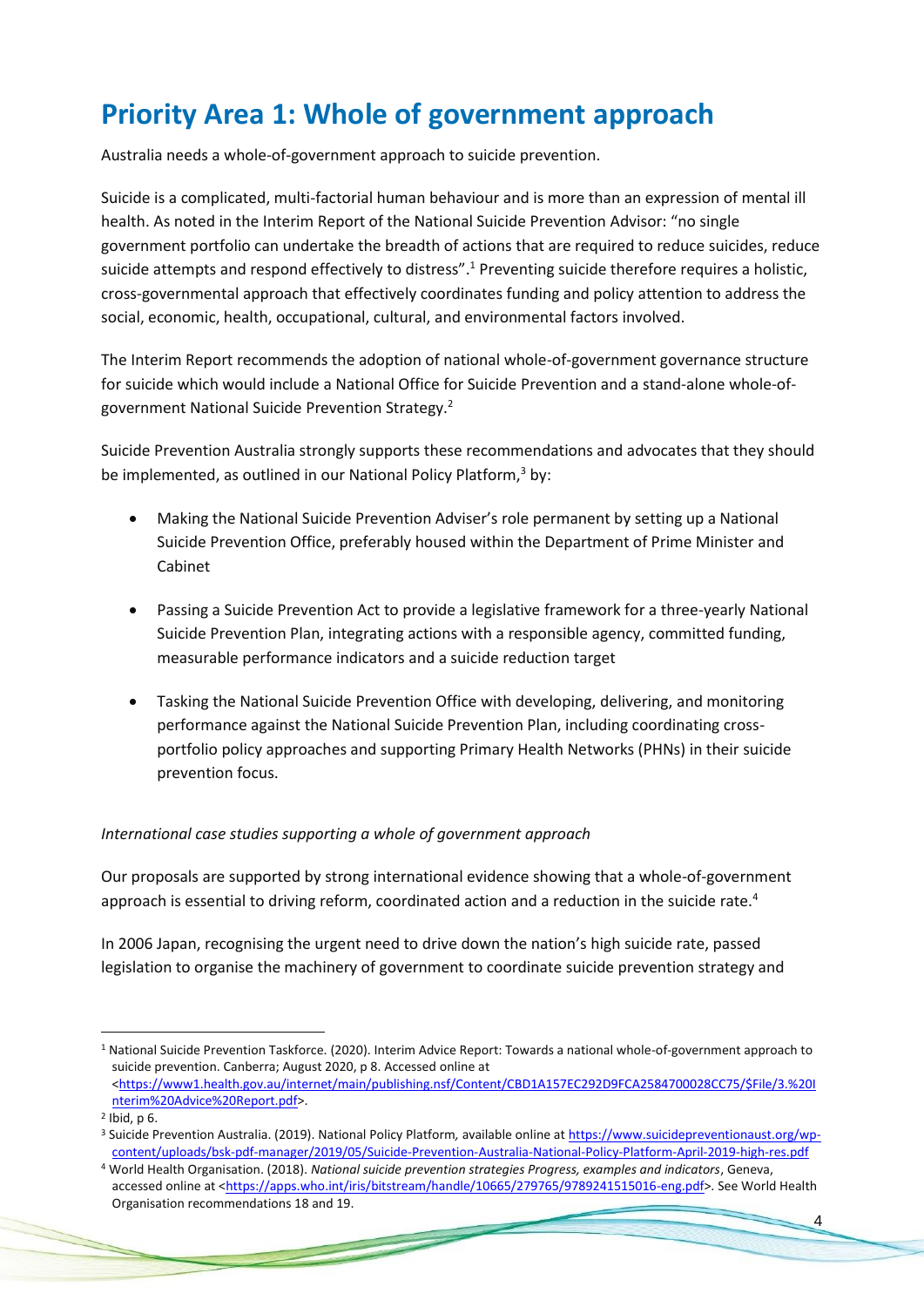activities.<sup>5</sup> Responsibility for suicide prevention shifted from the Ministry of Health, Labour and Welfare to the central department of the Cabinet Office. The issue of suicide prevention received national prominence and, crucially, became a responsibility shared by all Ministers.

The new government arrangements were followed by progressively released, regularly reviewed strategies to address key issues such as means restriction, youth suicide, and aftercare for suicide attempt survivors. Japan has since seen a significant, progressive decline in its suicide rate.<sup>6</sup>

The Republic of Ireland has a similarly whole of government approach to suicide prevention and has also seen a progressive decline in its suicide rate.<sup>7</sup> Ireland formed a National Office for Suicide Prevention in 2005 to collect and report on suicide related data, as well as oversee the implementation of ReachOut, the nation's first suicide prevention strategy.

In 2015, ReachOut was replaced by Connecting for Life, a five-year strategy that takes a whole of society approach to suicide prevention. Connecting for Life sets out a suite of population level, community based and indicated interventions, as well as policy initiatives to support them. A government agency or funded service provider is assigned lead responsibility to implement each initiative, and is accountable for the outcomes achieved.

*Recommendation: Fund a permanent National Suicide Prevention Office, led by the National Suicide Prevention Adviser and responsible for a whole-of-government approach to suicide prevention.* 

*Recommendation: Fund the National Suicide Prevention Office to develop a National Suicide Prevention Plan.*

*Budgetary impact: Not costed.* 

### **Priority Area 2: Reliable Data**

Access to accurate population-level data regarding suicidal behaviour, is crucial for targeted suicide prevention policy and program resourcing, development and implementation. This includes accurately recording suicide and suicidal behaviour; and linking data on agreed risk factors for suicidal behaviour.<sup>8</sup>

Access to consistent and accurate data enables Government and the suicide prevention sector to effectively identify, target and reach key at risk populations in suicide prevention interventions. That is why the Commonwealth Government should continue the important work undertaken by the National

5 Ibid.

<sup>6</sup> National Office for Suicide Prevention. (2018). National Office for Suicide Prevention Annual Report 2018, accessed online at [<https://www.hse.ie/eng/services/list/4/mental-health-services/nosp/about/annualreports/nosp-annual-report-2018.pdf>](https://www.hse.ie/eng/services/list/4/mental-health-services/nosp/about/annualreports/nosp-annual-report-2018.pdf).

<sup>7</sup> National Office for Suicide Prevention. (2018). *Annual Report:* Dublin. (The Republic of Ireland's National Office for Suicide Prevention reports the rate of suicide in 2016 was 9.2 per 100,000, compared with 11.8 per 100,000 in 2008.)

<sup>8</sup> Productivity Commission. (2019). Draft Report of the Productivity Commission Inquiry into the Mental Health System, available at <https://www.pc.gov.au/inquiries/completed/mental-health#report>.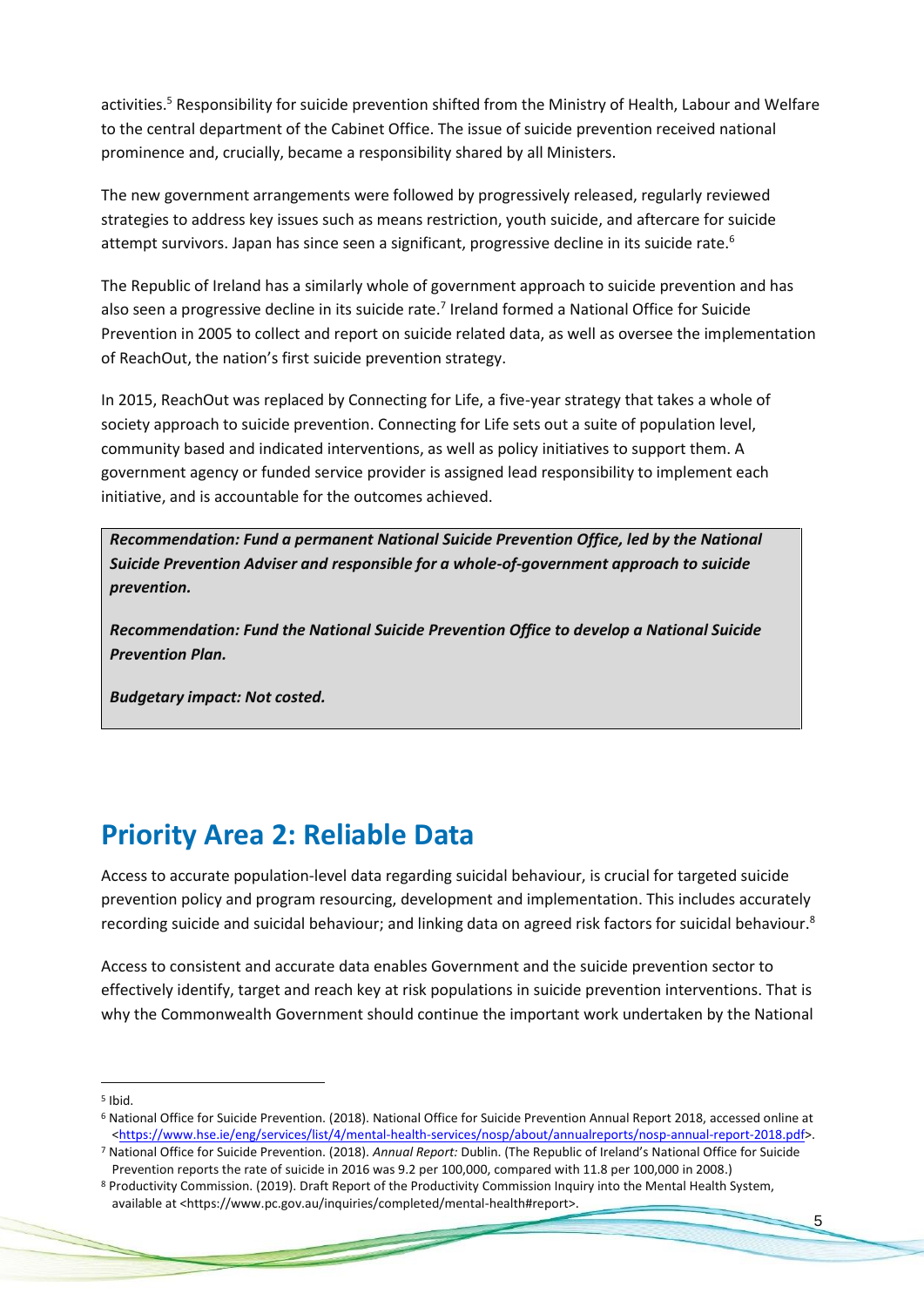Suicide Prevention Adviser, by making the role permanent within a National Office for Suicide Prevention.

A National Office for Suicide Prevention would be responsible for leading an initiative on improving the integrity, collation and distribution of suicide data to assist service delivery and research, working in partnership with state suicide registers and relevant organisations to achieve these improvements, and exploring the expansion of data collection and reporting (e.g. data on suicide attempts, self-harm presentations and people accessing help outside of emergency departments, and nongovernment/community-based mental health services).

The link between suicidality and the social determinants of health will be critical if we are to work towards a zero suicide goal. In recent years Australia has seen emerging trends in housing affordability and the casualization of the workforce.<sup>9</sup> Research is required into how these structural changes are affecting the mental health and wellbeing of Australians. To this end, Suicide Prevention Australia supports the Productivity Commission's recommendation to conduct 'routine national surveys of mental health' and to increase the frequency of which the ABS National Survey of Mental Health and Wellbeing is conducted to be no less than every 10 years.<sup>10</sup>

As outlined in our National Policy Platform,<sup>11</sup> the next iteration of the ABS National Mental Health and Wellbeing Survey should be conducted afresh within the next twelve months (i.e. during 2021) to obtain data on population-level suicidality and suicidal behaviour. Increasing the frequency of the National Mental Health and Wellbeing Survey would also help assess the extent to which suicide prevention strategies and policy/program mechanisms are working effectively.

*Recommendation: Fund the ABS to conduct a National Survey of Mental Health and no less than every 10 years.*

*Budgetary impact: Not costed.* 

### **Priority Area 3: Equip the Suicide Prevention Workforce**

For suicide prevention to be effective, key people in the community from clinicians to frontline service workers and teachers must be actively engaged. With the right training, these connectors within communities are capable of having a conversation with a patient, customer, student or neighbour that could shift their mental health, wellbeing or suicide risk.<sup>12</sup>

<sup>9</sup> Suicide Prevention Australia. (2019). Turning Points.

<sup>10</sup> Ibid.

<sup>11</sup> Ibid.

<sup>12</sup> Christensen, H. et al. (2018). 'The role of community campaigns', *The Black Dog Institute*, Sydney, originally published in MJA Insight +, accessed at [<https://blackdoginstitute.org.au/news/news-detail/2018/09/10/suicide-prevention-the-role-of](https://blackdoginstitute.org.au/news/news-detail/2018/09/10/suicide-prevention-the-role-of-community-campaigns)[community-campaigns>](https://blackdoginstitute.org.au/news/news-detail/2018/09/10/suicide-prevention-the-role-of-community-campaigns).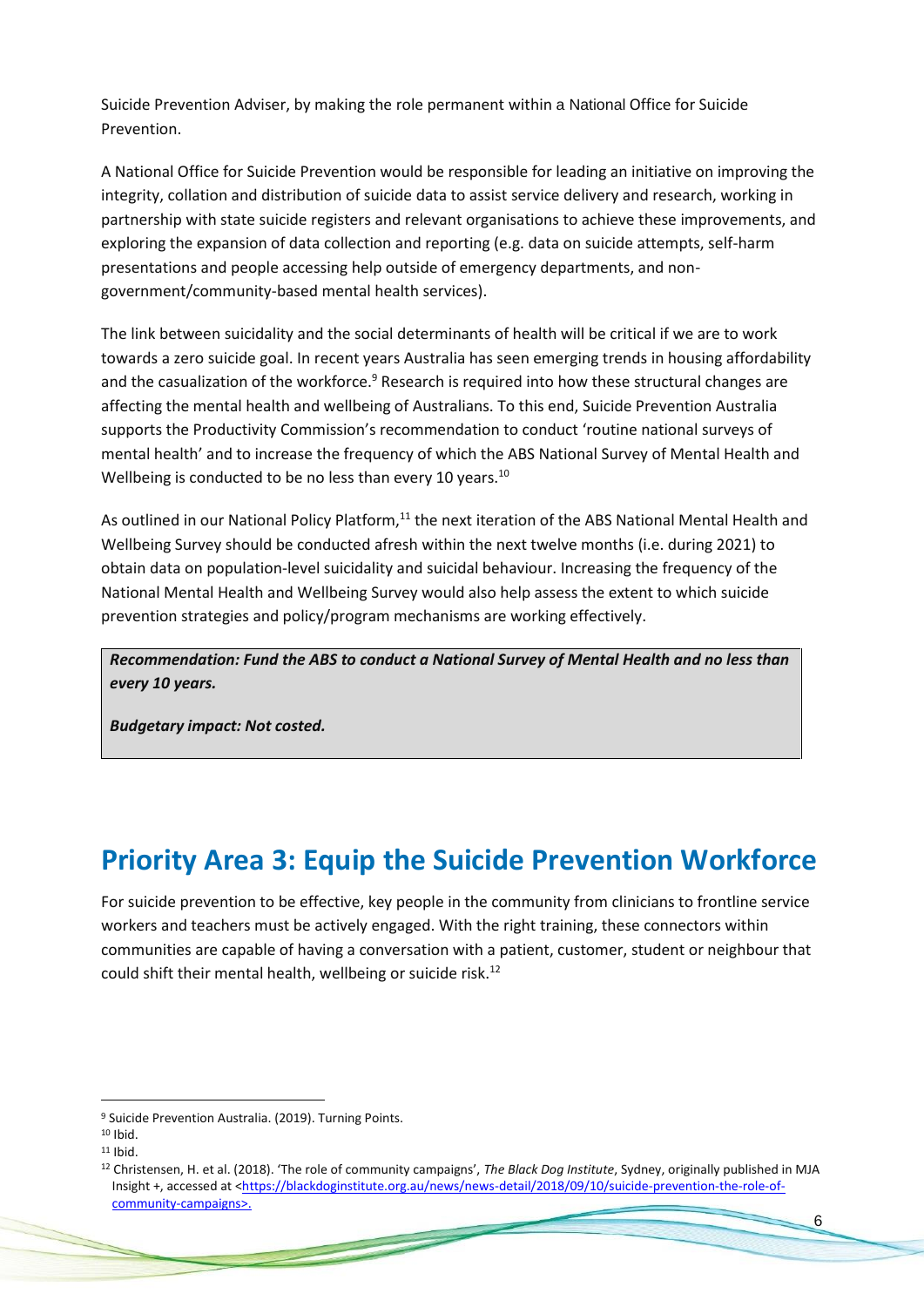As recommended by the Interim Advice of the National Suicide Prevention Adviser,<sup>13</sup> Government, under the leadership of the National Suicide Prevention Office, should create a standalone suicide prevention workforce strategy and implementation plan. This should be funded within the FY2021/22 Budget period.

The plan would quantify and identify the training needs of the suicide prevention workforce, which takes in:

- The clinical workforce, encompassing doctors, nurses, and allied health professionals who interface with individuals at risk of suicide and in suicidal crisis,
- The lived experience and peer support workforce in suicide prevention (distinct from the mental health lived experience workforce)
- The formal suicide prevention and mental health workforce, encompassing those explicitly working in a mental health and suicide prevention or crisis response setting e.g. emergency first responders, counsellors, social workers and other mental health workers
- The informal suicide prevention workforce, which includes personnel from across Government Departments, social services, employer groups, miscellaneous service providers and other settings where individuals at risk of suicide may present, or which provide services that address the social determinants of suicide.

Specific training strategies would be aligned to the skills needs of each part of the workforce, with a clear funding commitment tied to each strategy.

We share the view that particular priority should be placed on adequately resourcing the suicide prevention peer workforce. This should include investing in "an appropriate and comprehensive system of qualifications and professional development… in partnership with suitable lived experience organisations."<sup>14</sup> This priority is warranted, given the value that a well-equipped lived experience workforce can offer not only to their peers in crisis, but to informing a user-centred approach to the delivery of suicide prevention programs, services and activities.

#### *Recommendation: Create a suicide prevention workforce strategy and implementation plan*

*Cost: Not costed. Potential to resource within existing envelope.*

and the company's state of the company's

<sup>13</sup> National Suicide Prevention Taskforce. (2020). Interim Advice Report: Towards a national whole-of-government approach to suicide prevention. Canberra; August 2020, p 7. Accessed online at <https://www1.health.gov.au/internet/main/publishing.nsf/Content/CBD1A157EC292D9FCA2584700028CC75/\$File/3.%20I nterim%20Advice%20Report.pdf>.

<sup>&</sup>lt;sup>14</sup> Roses in the Ocean. (2020). Submission to the Productivity Commission Inquiry into the Mental Health System, shared with the author of this submission.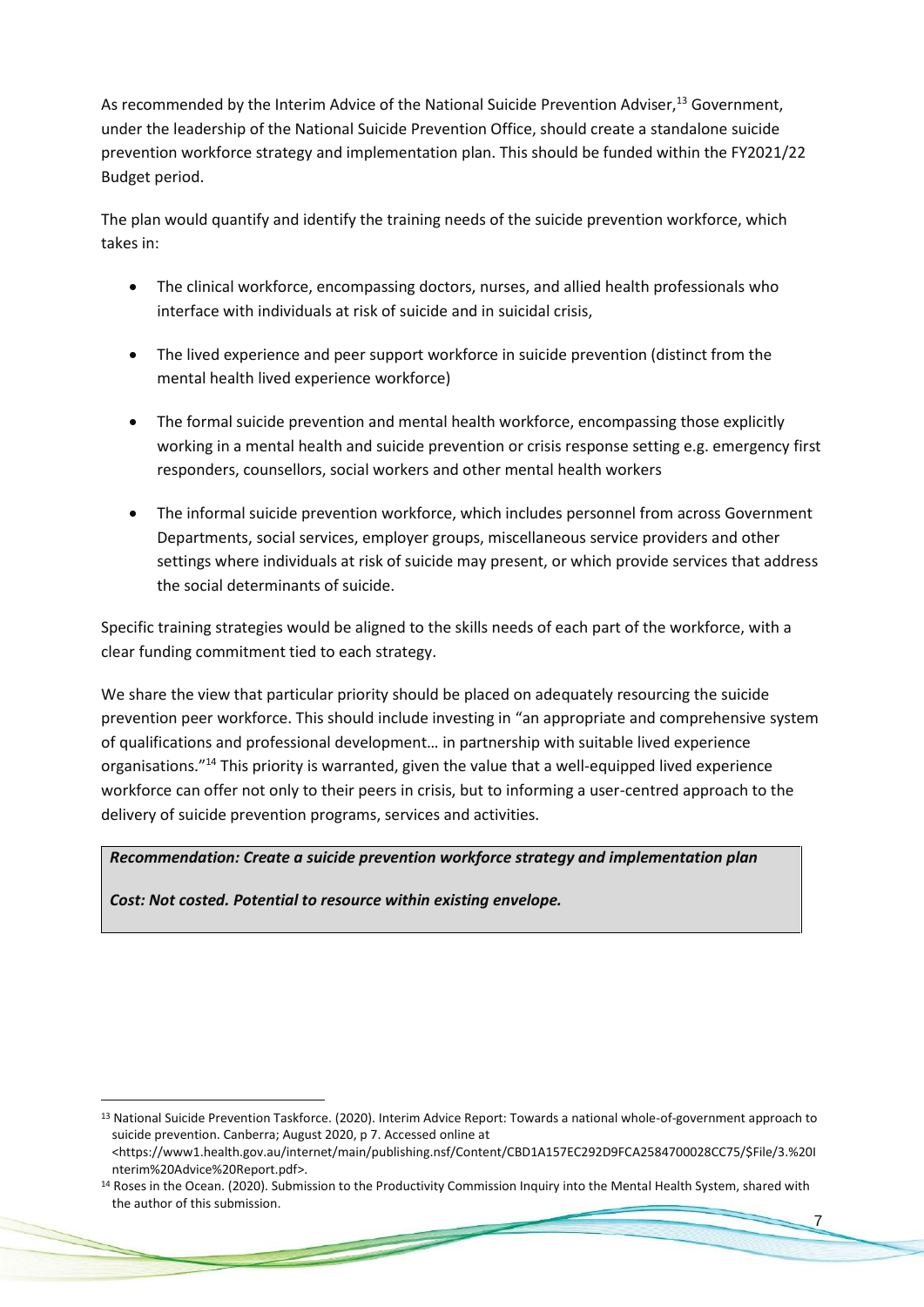# **Priority Area 4: Quality improvement for the suicide prevention sector**

With the support of the Commonwealth Government, and in collaboration with the suicide prevention sector, Suicide Prevention Australia is implementing a Quality Improvement Program. The Quality Improvement Program provides a pathway to accreditation that supports organisations implement safe, high-quality, and effective suicide prevention programs and services.

Assuring the safety, quality and efficacy of Australia's suicide prevention programs is a central concern for government and the suicide prevention sector. Governments have already committed to making safety and quality central to mental health and suicide prevention service delivery: highlighting this as a key priority of the *Fifth Mental Health and Suicide Prevention Plan*. <sup>15</sup> The *Fifth Plan* also recognises the importance of standards to assuring services and programs are safe, quality and outcomes-based.

The Quality Improvement Program has been designed to help organisations implement safe, high quality and effective suicide prevention programs in Australia. This will deliver on the *Fifth Plan's*  priority on making safety and quality central to mental health and suicide prevention service delivery.

Programs registered under the Quality Improvement Program are measured against six suicide prevention standards. Importantly, the suicide prevention standards provide a level of confidence for the community, that programs are a high-quality and provide a consistent standard of care to the people they're designed to help. The Quality Improvement Program provides a full pathway of assessment allowing service providers to progress their programs to certification and/or accreditation, after completing the initial self-assessment phase. Providers are assisted in this by a user-friendly online best practice register and a self-directed quality improvement mechanism. Service providers are expected to maintain compliance with differing levels of evidence as their programs progress through each stage of assessment, aligning their offerings the best practice quality standards already established. Organisations that receive accreditation or are registered to work towards accreditation will have the opportunity to be listed in the national register of suicide prevention accredited organisations.

We are seeking additional Commonwealth Government investment of \$1.8m over three years to extend the program to a fully-fledged sector led accreditation system. This will involve working with all Australian Governments to embed the Quality Improvement Program in procurement processes to provide quality assurance of government funded suicide prevention programs. It will also involve support and subsidy of service providers (especially smaller service providers) to have their programs pass through the pathway of assessment. This investment will capitalise on the existing infrastructure already delivered by Suicide Prevention Australia, including the self-assessment phase of the program and the supporting quality standards.

The further Commonwealth Government investment for the Quality Improvement Program will deliver a significant return via the benefits outlined in Table 1 below.

<sup>15</sup> Department of Health. (2017). The Fifth National Mental Health and Suicide Prevention Plan. Commonwealth of Australia.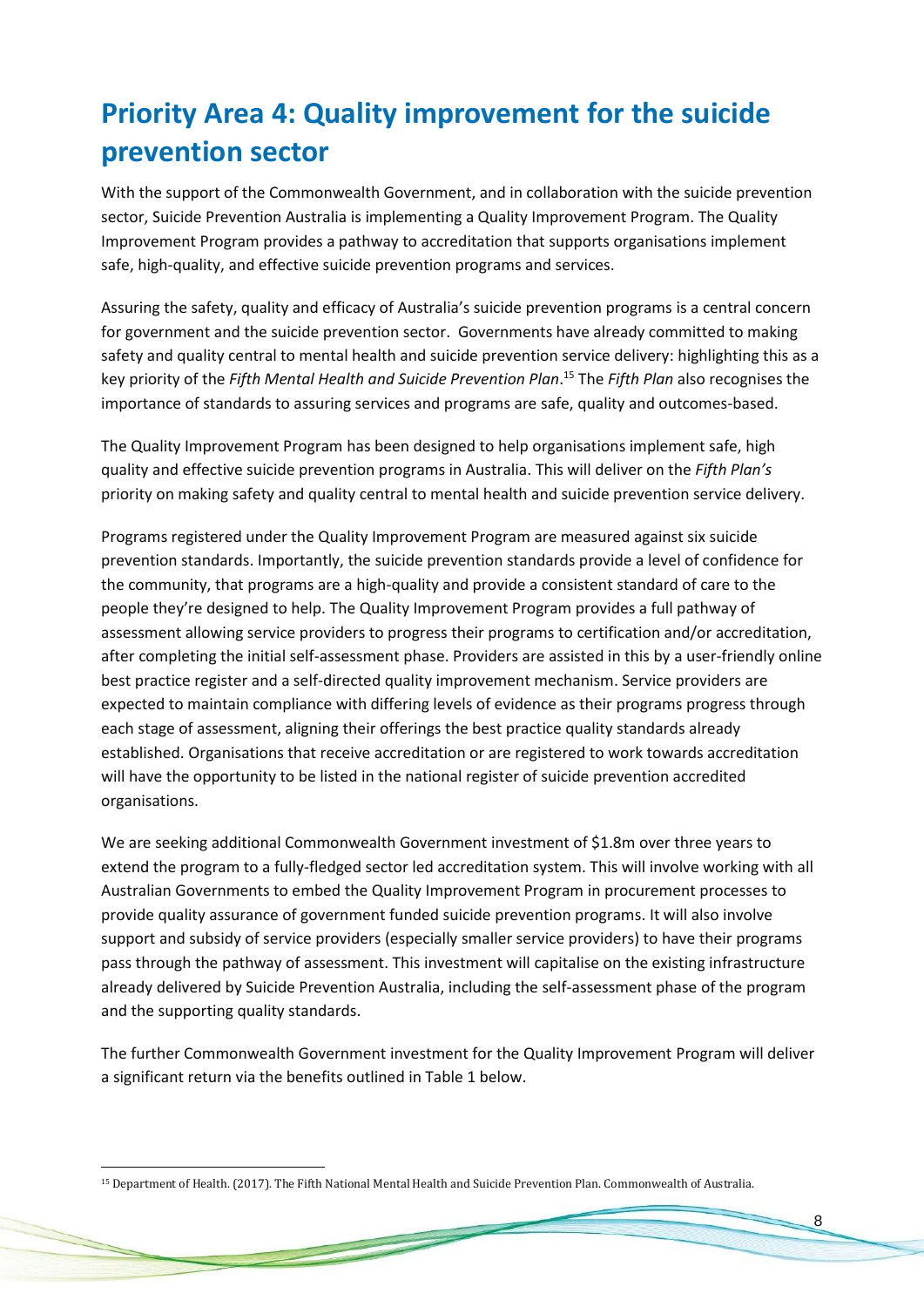| Table 1: Benefits of the Suicide Prevention Sector Quality Improvement Program |                                                                                                                                                                                                                              |  |
|--------------------------------------------------------------------------------|------------------------------------------------------------------------------------------------------------------------------------------------------------------------------------------------------------------------------|--|
| <b>Government and</b><br>commissioning<br>agents will have:                    | a potential mechanism for allocating funding to suicide prevention programs<br>that are high quality and effective, within the key streams of awareness, early<br>intervention, crisis management, aftercare and postvention |  |
|                                                                                | a clear understanding of the compliance of services and programs with national<br>quality standards                                                                                                                          |  |
|                                                                                | improved capacity for standardised data collection and data informed decision<br>making                                                                                                                                      |  |
|                                                                                | content to support Primary Health Networks and other organisations to select<br>programs tailored to the needs for their communities                                                                                         |  |
|                                                                                | the ability to identify suitable services and programs across type and purpose<br>and outlining the evidence for these as well as the 'best practice' considerations<br>to be used in any commissioning process.             |  |
| The community<br>will have:                                                    | assurance that programs passing through the quality improvement process are<br>high quality, safe, effective and outcomes based                                                                                              |  |
|                                                                                | information about programs and their commitment to quality improvement                                                                                                                                                       |  |
|                                                                                | a reliable source of information about the attributes of safe and appropriate<br>programs and services for suicide prevention                                                                                                |  |
| <b>The suicide</b><br>prevention sector<br>will have:                          | increased capacity to reduce the suicide rate and enhance the quality of care of<br>those affected by suicide                                                                                                                |  |
|                                                                                | the opportunity to participate in a self-directed quality journey which is<br>purposeful, user friendly and relevant to their needs                                                                                          |  |
|                                                                                | the ability to deliver more quality, outcomes-based programs in awareness,<br>early intervention, crisis management, aftercare and postvention                                                                               |  |
|                                                                                | systematic and coordinated approach for building the capabilities and continual<br>improvement of programs, including measuring workforce training needs                                                                     |  |
|                                                                                | access to evidence-based research and resources, including education and<br>training support                                                                                                                                 |  |
|                                                                                | guidance on the importance and inclusion of lived experience expertise across<br>various program and service types.                                                                                                          |  |
|                                                                                | the capacity to align their suicide prevention programs and services with new<br>research and evidence                                                                                                                       |  |
|                                                                                | for smaller, less mature organisations, the benefit of tools and advisory support<br>to improve the quality and efficacy of their service and program offerings                                                              |  |

*Recommendation: Fund the extension of the Quality Improvement Program into a fully-fledged sector led accreditation system.*

*Cost: \$1.8m over three years.*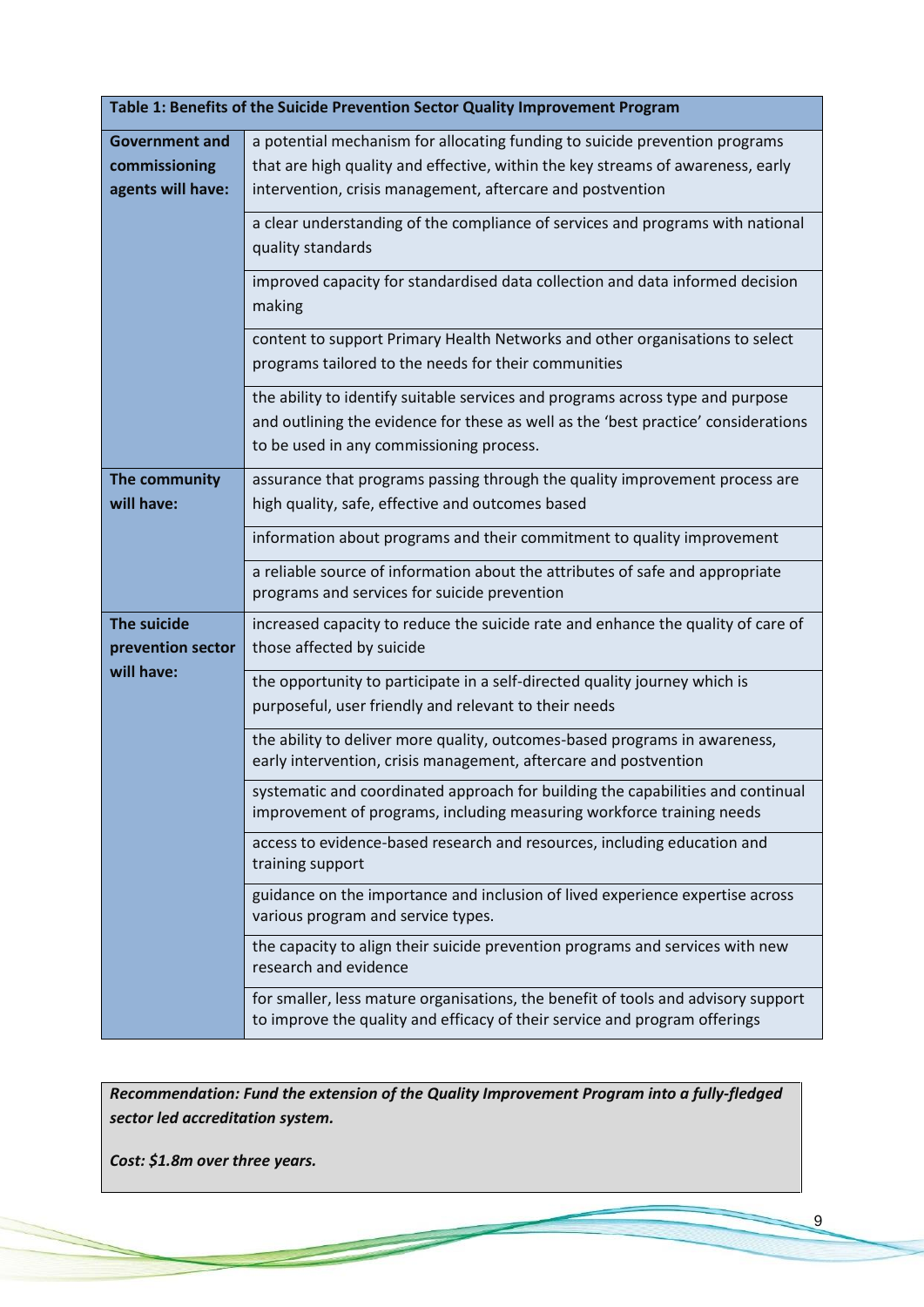### **Priority Area 5: Suicide Prevention Research Fund**

The Commonwealth Government in 2017 resourced the first National Suicide Prevention Research Fund (the Fund). The Commonwealth Government appointed Suicide Prevention Australia as manager of the Fund. This appointment recognised the close alignment between new research knowledge and its application to improvements in suicide prevention programs and community services. With \$9.6 million over three years Suicide Prevention Australia will have funded more than 30 grants from the initial envelope. These grants have significantly enhanced the capacity of the suicide prevention research community and our role as administrator has been crucial to this outcome.

An independent Research Advisory Committee, under the leadership of Professor Don Nutbeam, has ensured excellence in scientific value of the research, adherence to the fund priorities, and given recommendations for the future priorities of the research fund to facilitate the rapid translation of knowledge into more effective services for individuals, families and communities. The Committee includes leading research experts, those with lived experience of suicide and experts in service delivery settings.

We request the Commonwealth Government to invest \$15 million in the National Suicide Prevention Research Fund (the Fund) for a further four years (FY2021/22-FY23/24- FY2024-2025- FY 2025-2026).

#### *Research Achievements*

To understand the gaps in research, especially in implementation science needed, a series of commissioned evidence checks and research reports were prepared for the National Suicide Prevention Adviser and the National Suicide Prevention Taskforce, commissioned through the National Suicide Prevention Research Fund. Based on these evidence reviews it commissioned research into experience of people with lived experience, role of housing insecurity and homelessness, alcohol and other drugs, child protection and justice systems.

Suicide Prevention Australia has provided research grants based on the Suicide Prevention Advisor's recommendations, namely: two larger-scale research collaborations of programs aligned to current national reform under the National Suicide Prevention Implementation Strategy and aligned with the Pandemic Response Plan.

In additional it has provided a number of research grants to emerging scholars investigating knowledge gaps. For instance, one research grants is funding research behind the high suicides rates of many military servicemen and women, and future diagnosis and treatment approaches.

Whilst COVID-19 research funds have been used to fund 5 research projects which investigate different solutions for suicide prevention in the case of adverse events for adolescents, rural residents, and young people. For instance, one research project will investigate a suicide app for suicide ideation.

Using a human-centred approach to service and program prioritisation SPA funded KPMG to conduct qualitative research to comprehensively map the 'customer' journey to better understand the needs of people who interact with (or should interact with) suicide prevention services and programs.

and the contract of the contract of the contract of the contract of the contract of the contract of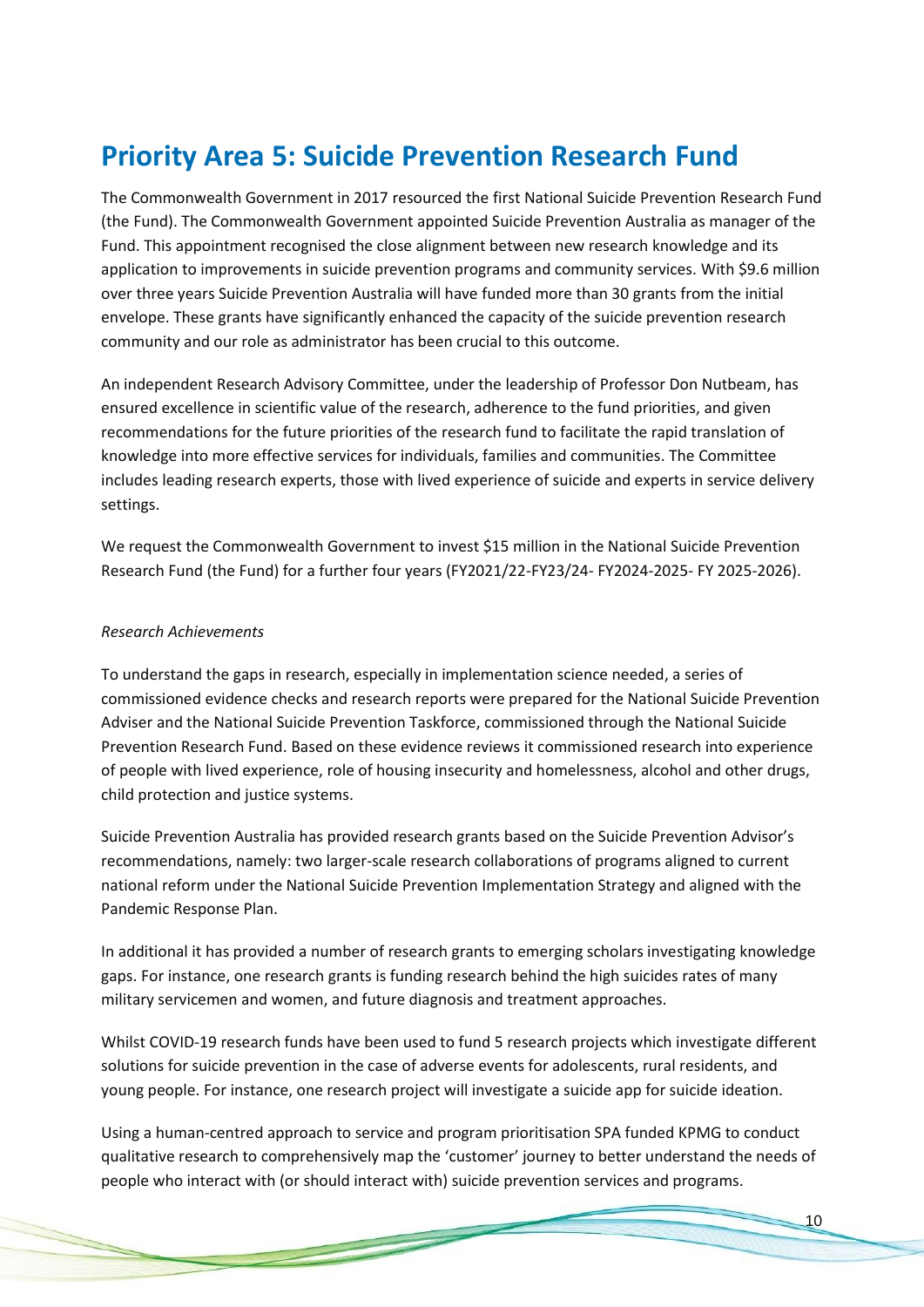Funding for co-designing the system with users should be provided around:

- Ensuring resources and supports are accessible and easy to navigate. *Action: Co-design an awareness campaign that assertively tackles stigma*
- Embedding lived experience throughout system touchpoints*. Action: Implement a peer workforce across key touchpoints.*
- Establishing a suicide prevention competency framework. *Action: This requires the development of a suicide prevention and postvention competency framework for both the clinical and nonclinical workforce.*
- Building a strategy that integrates activity across the system.

#### *Research Priorities*

An additional \$15 million in the Fund will enable Suicide Prevention Australia to deliver an enhanced research program that will address three main priorities:

- Closing the knowledge gap
- Fostering innovation
- Building capacity

The Fund would specifically be used to address the following research needs, as per table 2 below.

| <b>Table 2: Research Fund Priorities</b> |                                                                                                                                                                                                                                                         |  |
|------------------------------------------|---------------------------------------------------------------------------------------------------------------------------------------------------------------------------------------------------------------------------------------------------------|--|
| <b>Research Priority</b>                 | <b>Research proposals</b>                                                                                                                                                                                                                               |  |
| Closing the Knowledge Gap                | A larger-scale research collaboration to better understand the<br>transition from suicidal thoughts to suicide attempt, considering<br>social determinants, life events and key risk factors (from the<br>National Suicide Prevention Advisor's report) |  |
|                                          | Research into care programs for people who have attempted<br>suicide, and for alternatives to hospital-based care for people<br>attempting suicide                                                                                                      |  |
|                                          | Future priorities e.g. suicide prevention for alcohol and other drugs,<br>justice, housing/homelessness, child protection, Aboriginal and<br>Torres Strait Islander populations                                                                         |  |
|                                          | Suicide prevention and protective factors                                                                                                                                                                                                               |  |
|                                          | Build a one-stop evidence shop                                                                                                                                                                                                                          |  |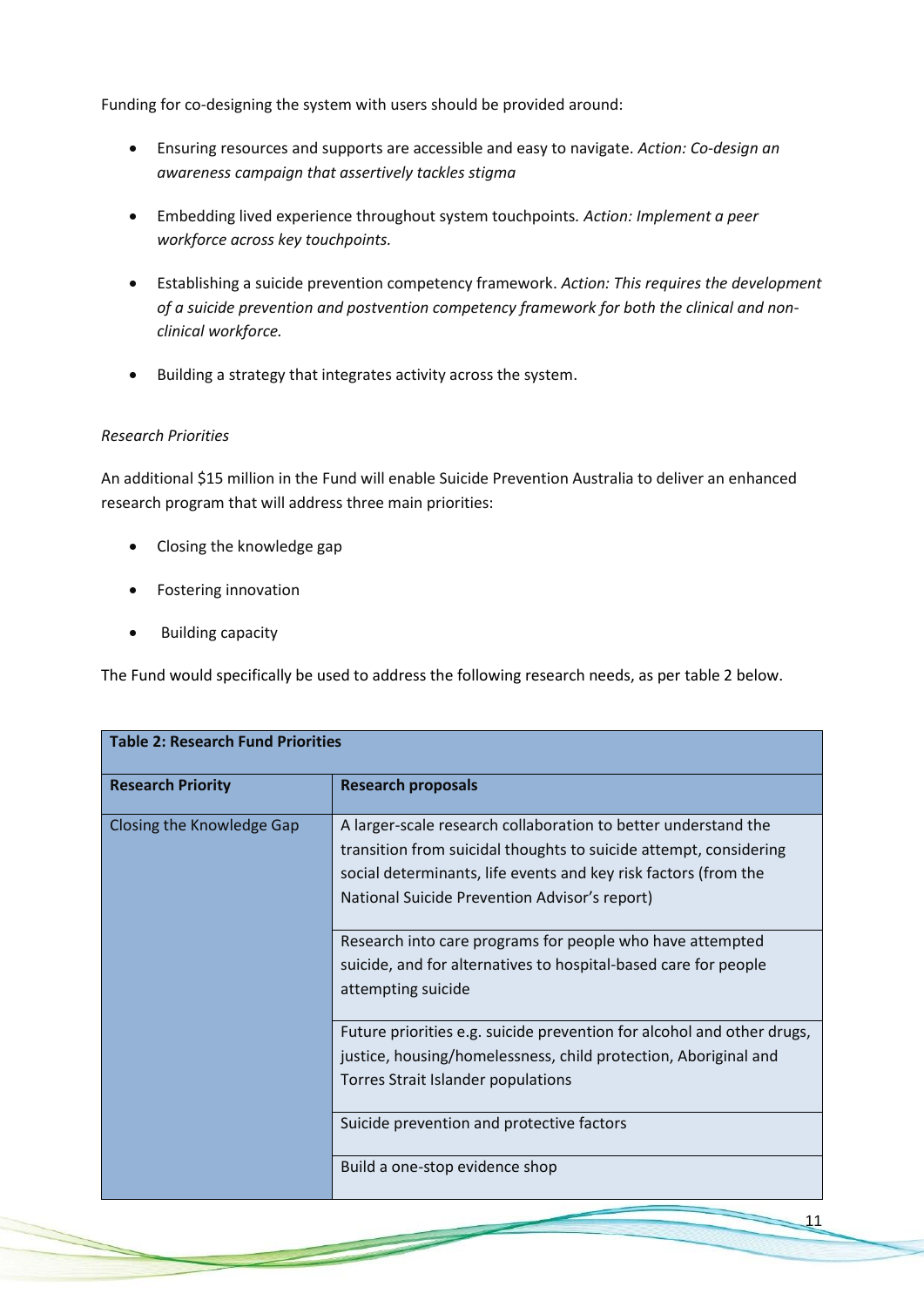| <b>Fostering Innovation</b> | Support Implementation Science research through cross-portfolio    |
|-----------------------------|--------------------------------------------------------------------|
|                             | program/service provider and research partnerships                 |
|                             | Fund further postdoctoral fellowships to increase research an      |
|                             | evaluation outcomes connected to existing services and programs    |
| <b>Building Capacity</b>    | Ability to strengthen partnerships between researchers and service |
|                             | delivery organisations, current evaluations etc.                   |
|                             | Education package for service providers about implementing co-     |
|                             | designed evaluation and knowledge translation plan                 |
|                             |                                                                    |

*Recommendation: Fund the Suicide Prevention Research Fund to conduct a second phase of the Suicide Prevention Fund Research Grants Program.*

*Cost: \$15m over four years.*

### **Priority Area 6: Universal access to aftercare**

A person surviving a suicide attempt is at heightened risk of a future attempt, particularly in the first six months after the attempt was made.<sup>16</sup> Despite this, the follow-up or 'aftercare' provided to people who are known to have attempted suicide is patchy at best. Our emergency departments and other acute care settings are overstretched, with demand for services often exceeding the resources available.

Our vision is a world without suicide: where people never reach the point of crisis of making an attempt to take their own life. At the same time, there is a critical need to ensure attempt survivors receive regular, personalised and high-quality support after discharge. This is a commitment recognised in the *Fifth Mental Health and Suicide Prevention Plan*<sup>17</sup> and agreed to by all Australian Health Ministers.

Every person who has survived a suicide attempt or has presented to an emergency department with suicidal behaviours should be proactively provided with aftercare support. Relying on help seeking behaviours is unconscionable when the evidence informs us that the risk for suicide after an attempt is significantly elevated compared to the general population.<sup>18</sup> The evidence also shows that the key factors in successful aftercare services are the timeliness, quality and human connection an attempt survivor establishes with their carers.<sup>19</sup>

<sup>16</sup> Christiansen, E. & Jensen, B. F. (2007). Risk of repetition of suicide attempt, suicide or all deaths after an episoded of attempted suicide: a register-based survival analysis. *Australian and New Zealand Journal of Psychiatry,* 41, pp. 257-265.

<sup>&</sup>lt;sup>17</sup> Department of Health. (2017). The Fifth National Mental Health and Suicide Prevention Plan. Commonwealth of Australia.

<sup>18</sup> Shand, F. Woodward, A., McGill, K., Larsen, M. & Torok, M. (2019). Suicide aftercare services: an Evidence Check rapid review brokered by the Sax Institute for the NSW Ministry of Health.

 $19$  Ibid.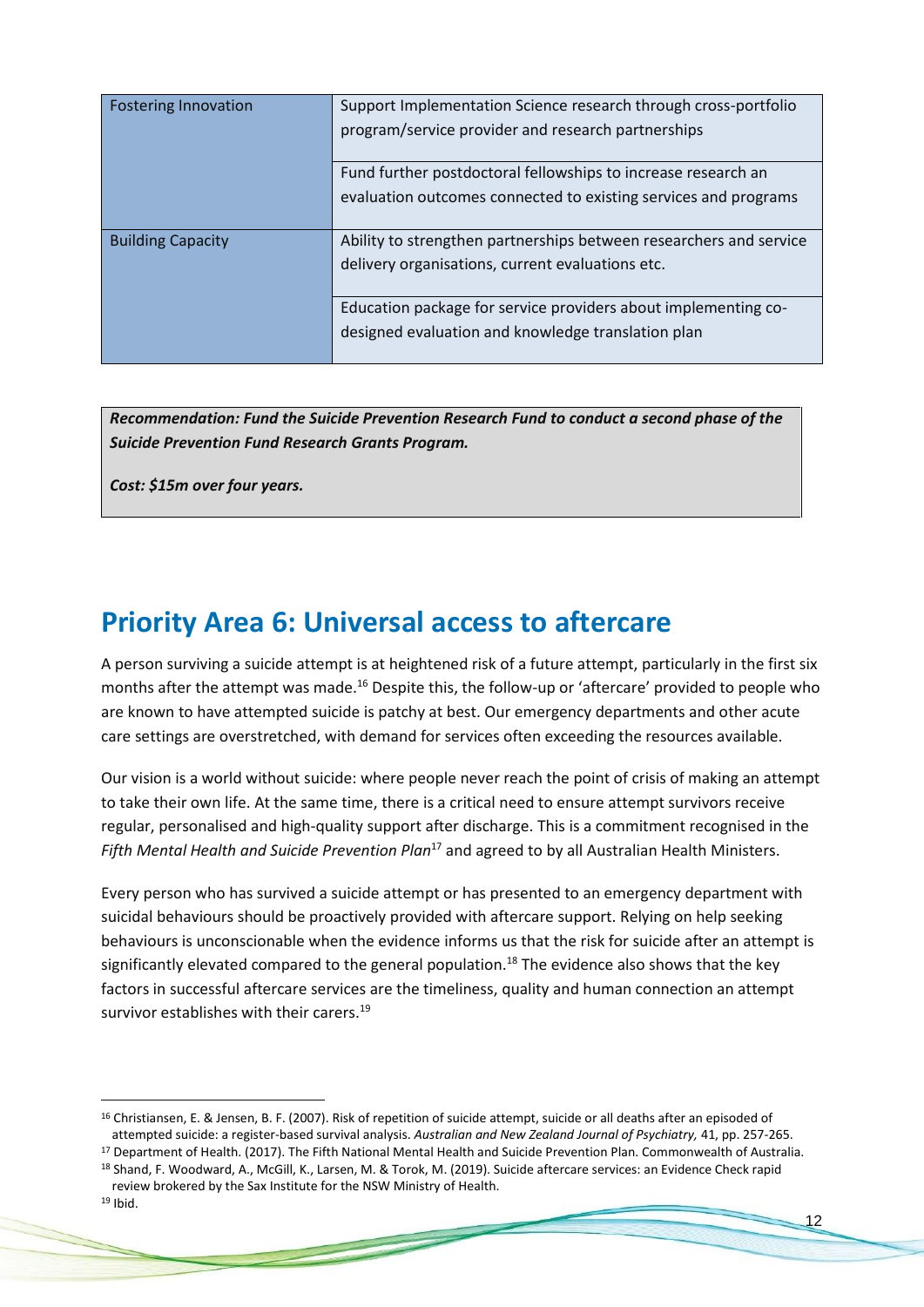High quality aftercare programs with these characteristics already exist. The Way Back Support Service provides non-clinical, one-on-one care to guide people safely through the critical risk period of up to 3 months.<sup>20</sup> The Hospital Outreach Post-suicidal Engagement (HOPE) program, a State Government initiative in Victoria, also provides intensive support following discharge, with first contact made within 24 hours from the patient leaving hospital and continuing for up to three months.<sup>21</sup> Beyond Blue's Way Back Support Service has been rolled out communities in South Australia, Northern Territory, New South Wales, Australian Capital Territory, Queensland and Victoria since 2014.

We acknowledge the strength brought to the suicide prevention system by the Commonwealth Government's \$7 million investment to expand Way Back Support Service (WBSS) and other aftercare programs. We agree with the National Suicide Prevention Advisor that Australia requires broader access to aftercare,<sup>22</sup> there is an opportunity to provide every person who has survived a suicide attempt or has presented to an emergency department with suicidal behaviours with access to aftercare support.

Universal aftercare should be an immediate priority for the 2021 Federal Budget, acknowledging that the program should be co-funded by the Commonwealth, State and Territory Governments. As recommended by the Productivity Commission, this would involve providing aftercare to every suicide attempt survivor for a minimum of three months from the date of discharge. Ideally, the aftercare programs would be embedded within the mainstream mental health infrastructure of each state and territory, and delivered in partnership with service providers who have demonstrated success.

A commitment to achieve universally available aftercare is already included in the *Fifth Plan* and agreed to by all Australian Health Ministers.<sup>23</sup> In addition to the \$7 million expansion of the WBSS already announced, we therefore believe the Commonwealth Government should negotiate with the states and territories to achieve this commitment as a priority for 2020/21.

*Recommendation: Ensure, in collaboration with State and Territory Governments, funding for a national, universal aftercare program providing a minimum of three (3) months of personalised support after a suicide attempt.*

*Cost: Not costed.*

<sup>20</sup> Beyond Blue. (2019). South Australia supports The Way Back, available onlnie at: <https://www.beyondblue.org.au/media/media-releases/media-releases/south-australia-supports-the-way-back>.

<sup>21</sup> Victoria State Government. (2020). *Suicide prevention in Victoria,* available online at:

<sup>&</sup>lt;https://www2.health.vic.gov.au/mental-health/prevention-and-promotion/suicide-prevention-in-victoria>.

<sup>22</sup> National Suicide Prevention Taskforce. (2020). Interim Advice Report: Towards a national whole-of-government approach to suicide prevention. Canberra; August 2020, p 54. Accessed online at

<sup>&</sup>lt;https://www1.health.gov.au/internet/main/publishing.nsf/Content/CBD1A157EC292D9FCA2584700028CC75/\$File/3.%20I nterim%20Advice%20Report.pdf>.

<sup>23</sup> Department of Health. (2017). The Fifth National Mental Health and Suicide Prevention Plan, *Commonwealth of Australia*.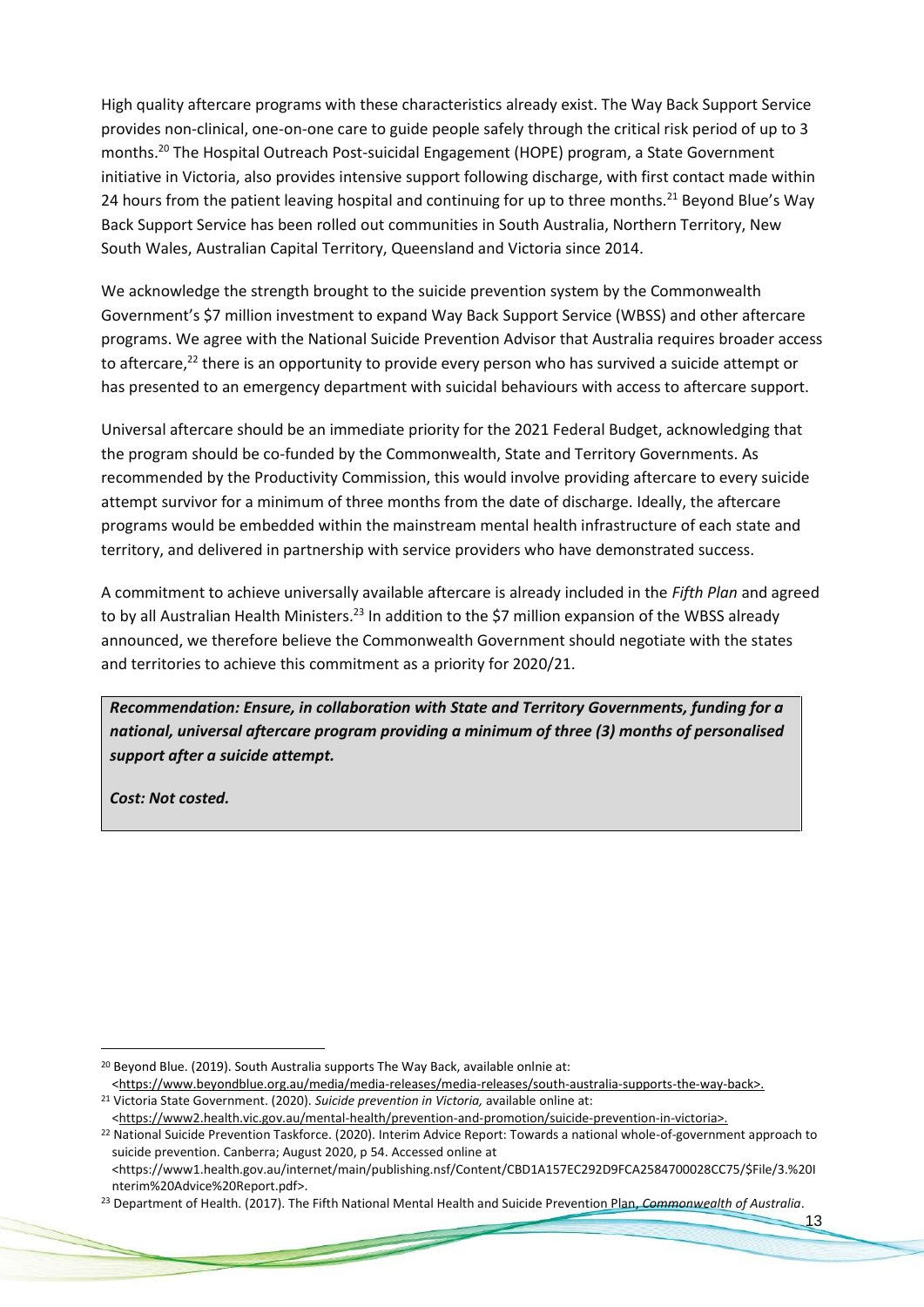### **Priority Area 7: Universal access to postvention**

Suicide rates in Australia have continued to increase over the last decade.<sup>24</sup> In 2019, 3,318 Australians died by suicide which is 12.9 deaths per 100,000 people.<sup>25</sup> With each person who dies by suicide, up to 135 others will be impacted, which is estimated to equate to over 400,000 Australians per year.  $26,27,28$ Black Dog Institute defines postvention as 'an intervention conducted after a suicide has occurred and usually targeting those bereaved by suicide including family, friends, professionals, community members, colleagues, and peers.'<sup>29</sup>

Access to formal postvention support is a critical aspect of trauma-informed support for those bereaved by suicide. The most common form of suicide postvention support is peer support groups, and receiving support from others bereaved by suicide.<sup>30</sup> There is consistent evidence that such peer support is beneficial for people bereaved by suicide.<sup>31</sup>

Other postvention services include individual mental health therapy and outreach by trained survivor teams.<sup>32</sup> Postvention supports also mitigate adverse impacts including the risk of a bereaved person engaging in suicidal behaviour. People who are bereaved by suicide are themselves at elevated risk of suicide, particularly if they have a history of prior trauma, suicidal behaviour or depression.<sup>33</sup>

The National Suicide Prevention Advisor's Interim Advice Report released in August 2020 calls for targeted responses for communities impacted by suicide, through more coordinated and timely postvention responses.<sup>34</sup> We need better collaboration between national organisations and PHNs to ensure a national strategy has local input, and enhanced integration and liaison with state-based mental health services.

**Contract of the Contract of the Contract of the Contract of the Contract of the Contract of the Contract of the Contract of the Contract of the Contract of the Contract of the Contract of the Contract of the Contract of t** 

<sup>&</sup>lt;sup>24</sup> Andriessen, K., Krysinska, K., Kolves, K. & Reavley, N. (2019). Suicide postvention services: an Evidence Check rapid review brokered by the Sax Institute for the *NSW Ministry of Health,* Accessed online at [<https://www.saxinstitute.org.au/wp](https://www.saxinstitute.org.au/wp-content/uploads/2019_Suicide-Postvention-Report.pdf)[content/uploads/2019\\_Suicide-Postvention-Report.pdf>](https://www.saxinstitute.org.au/wp-content/uploads/2019_Suicide-Postvention-Report.pdf).

<sup>25</sup> Australian Bureau of Statistics. (2020). Causes of Death, Australia. Accessed online at [<https://www.abs.gov.au/statistics/health/causes-death/causes-death-australia/latest-release#intentional-self-harm](https://www.abs.gov.au/statistics/health/causes-death/causes-death-australia/latest-release#intentional-self-harm-suicides-key-characteristics)[suicides-key-characteristics>](https://www.abs.gov.au/statistics/health/causes-death/causes-death-australia/latest-release#intentional-self-harm-suicides-key-characteristics).

<sup>&</sup>lt;sup>26</sup> National Suicide Prevention Taskforce. (2020). Interim Advice Report: Towards a national whole-of-government approach to suicide prevention in Australia*.* Canberra.

<sup>&</sup>lt;sup>27</sup> Cerel, J., Brown, M.M, Maple, M., Singlton, M., Van De Venne, J., Moore, M. & Flaherty, C. (2019). How many people are exposed to suicide? Not six, *The American Association of Suicidology,* 49(2).

<sup>&</sup>lt;sup>28</sup> StandBy. (2018). StandBy National Client Outcomes Project: Summary of project results. Accessed online at [<https://standbysupport.com.au/wp-content/uploads/2018/09/StandBy-Program-Evaluation-2018\\_Summary-Report.pdf>](https://standbysupport.com.au/wp-content/uploads/2018/09/StandBy-Program-Evaluation-2018_Summary-Report.pdf).

<sup>29</sup> Ridani, R., Torok, M., Shand, F., Holland, C., Murray, S., Borrowdale, K., Sheedy, M., Crowe, J., Cockayne, N., Christensen, H. (2016). An evidence-based systems approach to suicide prevention: guidance on planning, commissioning, and monitoring, *Black Dog Institute*, Sydney.

<sup>30</sup> Harrington-LaMorie, J., Jordan, J.R., Ruocco, K. & Cerel, J. (2018). Surviving families of military suicide loss: Exploring postvention peer support, *Death studies*, 42(1):1-12

<sup>31</sup> Bartone, P., Bartone, J. V., Violanti, J. M., Gileno, Z. M. (2017). Peer Support Services for Bereaved Survivors: A Systematic Review, *Journal of Death and Dying*, 80(4).

<sup>32</sup> Ibid.

<sup>33</sup> Andriessen, K., Krysinska, K., Hill, N.T.M., Reifels, L., Robinson, J., Reavley, N. & Pirkis, J. (2019). Effectiveness of interventions for people bereaved through suicide: a systematic review of controlled studies of grief, psychosocial and suicide-related outcomes, *BMC Psychiatry*, 19, 49.

<sup>34</sup> Ibid.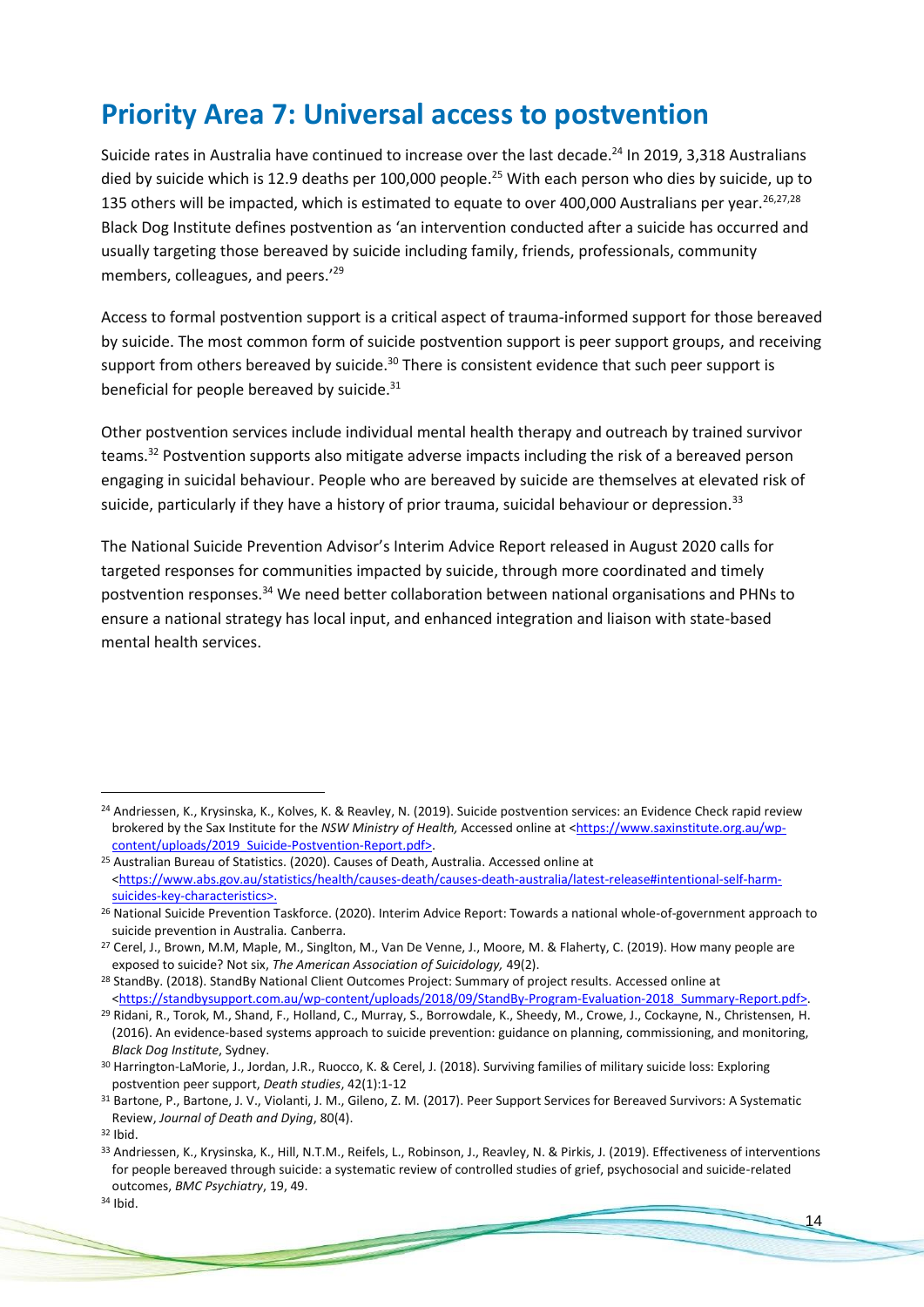Research has demonstrated that people bereaved by suicide are at an increased risk for suicide.<sup>35,36</sup> Postvention support is an important method for addressing this risk, encouraging healing, and reducing suicide contagion among those who have lost a loved one.

An evaluation of the StandBy Support After Suicide (StandbBy) program found significantly lower risk of suicidality among people who accessed their service (38%) compared to people bereaved by suicide who did not access StandBy (63%).<sup>37</sup> StandBy clients were further found to be more likely to be socially supported and experience less loneliness than people bereaved by suicide who did not access StandBy. Funding should be allocated to ensure postvention is available to those bereaved by suicide. Additionally, peer postvention support should be available as in some cases non-clinical support will be needed and peer workers can be a safe means for people to talk through their issues and concerns, with someone who has experienced life-changing mental health issues. There is also a strong need to invest in a variety of supportive suicide prevention 'infrastructure' such as, a compassionate workforce strategy for an inclusive workforce (clinical, non-clinical, lived experience, peer supporters, gatekeepers, tertiary institutions, workplaces and government officials such as health, justice, education, and housing).

#### *Recommendation: Continue to invest in a universal access to national postvention service.*

#### *Cost: \$12.7M per annum.*

*Recommendation: Invest in the establishment of postvention peer support programs in every jurisdiction delivered by national postvention services.*

*Cost: \$2.7M per annum.*

*Recommendation: Develop a compassionate workforce strategy.*

*Cost: Not costed.*

## **Priority Area 8: Targeted Support for Vulnerable Groups**

#### **Males**

Male suicide is an issue requiring targeted policy and funding attention. More than three-quarters of intentional self-harm deaths occur in males. Australia requires a concerted effort to address the underlying issues that might lead men to the point of crisis. Many men who are at risk of suicide or who take their own lives have no experience with mental ill health. We need to strategically identify opportunities to intervene with men who may be vulnerable to suicide, but not interacting with the formal mental health or suicide prevention systems. A whole-of-government approach to male suicide

<sup>35</sup> Jordan, J.R. (2017). Postvention is prevention – The case for suicide postvention, *Death Studies,* 41:10.

<sup>36</sup> Pitman, A.L., Osborn, D.P.J, Rantell, K. & King, M.B. (2016). Bereavement by suicide as a risk factor for suicide attempt: a cross-sectional national UK-wide study of 3432 young bereaved adults, *BMJ Open*, 6.

<sup>37</sup> StandBy.(2018). StandBy National Client Outcomes Project: Summary of project results. Accessed online at [<https://standbysupport.com.au/wp-content/uploads/2018/09/StandBy-Program-Evaluation-2018\\_Summary-Report.pdf>](https://standbysupport.com.au/wp-content/uploads/2018/09/StandBy-Program-Evaluation-2018_Summary-Report.pdf).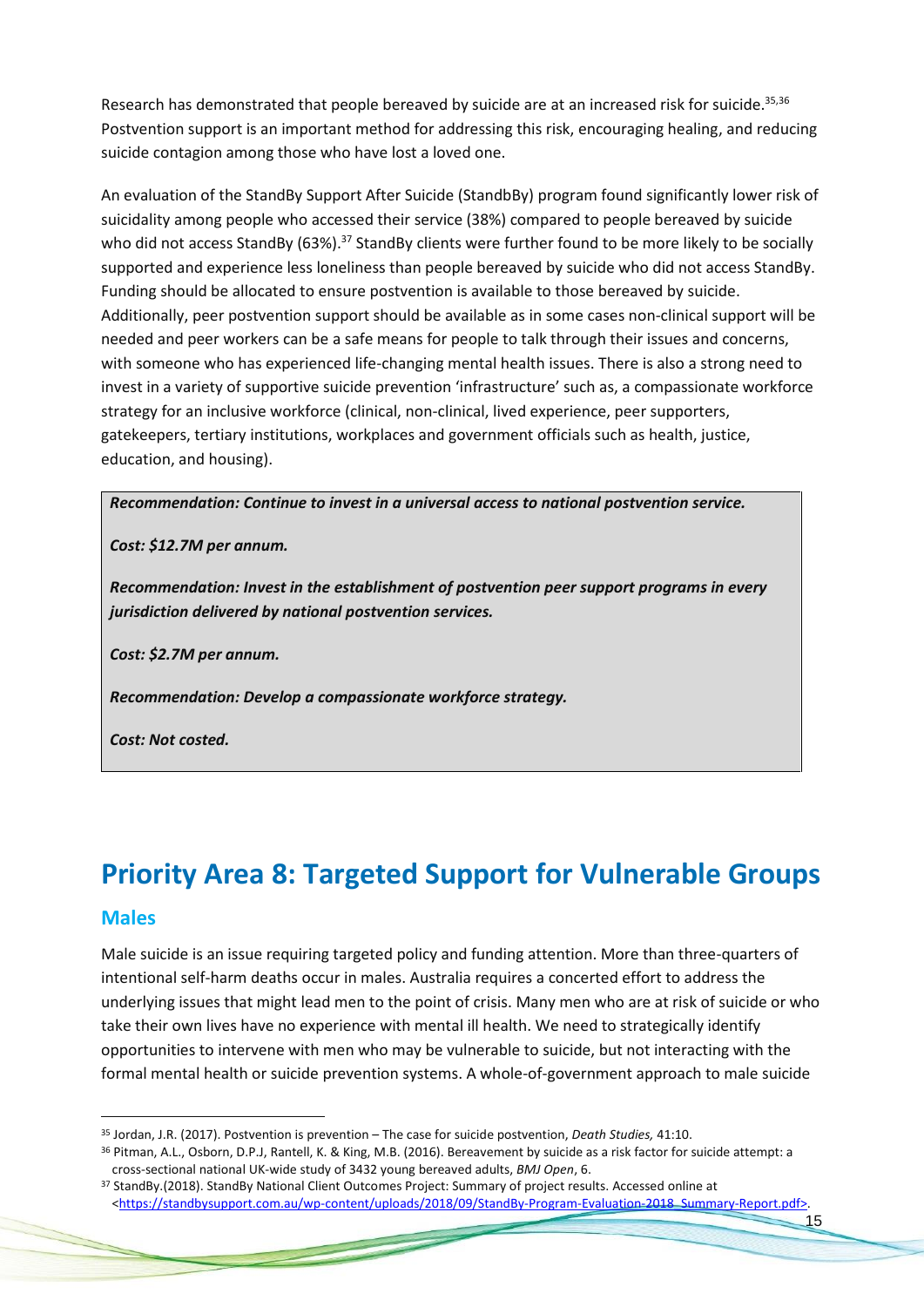prevention is required to improve the coordination of services. Cross-agency collaboration is vital to reach men at risk both before, during and after a suicidal crisis.

In addition, support services are not always accessible and appropriate due to the fact that some males may not engage in help-seeking behaviour. Of concern, 72% of males do not seek help if they are experiencing issues with mental ill-health.<sup>38</sup> Research involving analysis of data from men in the Australian Longitudinal Study on Male Health has highlighted the potential connection between masculine behaviour norms, in particular self-reliance, and a reluctance to actively seek help particularly within a clinical setting.<sup>39</sup> However, tailoring and targeting clinical and non-clinical interventions may increase men's service uptake and the effectiveness of treatments.<sup>40</sup>

To drive a diverse range of effective, evidence-based services to drive down male suicide requires the Australian Government to fund the creation of a national male suicide prevention strategy.

*Recommendation: The Commonwealth Government should fund the creation and implementation of a national male suicide prevention strategy.*

*Cost: Not costed.*

### **Aboriginal and Torres Strait Islanders**

Given the extremely high rates of suicide in Aboriginal and Torres Strait Islander communities we recommend funding for Aboriginal and Torres Strait Islander- specific interventions, especially specialist programs and services tailored to remote and regional Aboriginal and Torres Strait Islander communities, as the majority of Aboriginal people (63%) live outside major urban areas. In line with the National Suicide Prevention Adviser's view that Aboriginal and Torres Strait Islander Controlled Health Organisations are the best placed organisations to become preferred suicide prevention providers to their own communities, these interventions should be run by community-controlled organisations. This recognises the rights of Aboriginal and Torres Strait Islander peoples to self-determination; their rights as health consumers to access culturally safe and competent services, and continuity of care. We note that funding is being provided to Gayaa Dhuwi organisation for an Aboriginal and Torres Strait islander led revision of the 2013 Aboriginal and Torres Strait Islander Suicide Prevention Strategy. We also call on the government to provide sufficient funding so that all the Federal government targets will be met under the recently signed 2020 Closing the Gap agreement, $41$  because reductions in the crisis-level suicide rates in Aboriginal and Torres Strait Islander Australians, are dependent upon improvements in Aboriginal rights and wellbeing across education, justice, access to land and water resources, and strengthening links to culture.

<sup>38</sup> Seidler, Z.E., Dawes, A.J., Rice, S.M., Oliffe, J.L. & Dhillon, H.M. (2016). The role of masculinity in men's help seeking for depression: a systematic review, *Clinical Psychology Review,* 106-118.

<sup>39</sup> Pirkis, J., Spittal, M.J., Keogh, L., Mousaferiadis, T. & Currier, D*.* (2016) Masculinity and suicidal thinking, *Soc Psychiatry Psychiatric Epidemiol,* Vol 52, pp. 319–327.

<sup>40</sup> Ibid.

<sup>41</sup> Commonwealth of Australia & Coalition of Aboriginal and Torres Strait Islander Peak Organisations (2020) National Agreement on Closing the Gap Report July 2020. Accessed at[: https://www.closingthegap.gov.au/targets](https://www.closingthegap.gov.au/targets)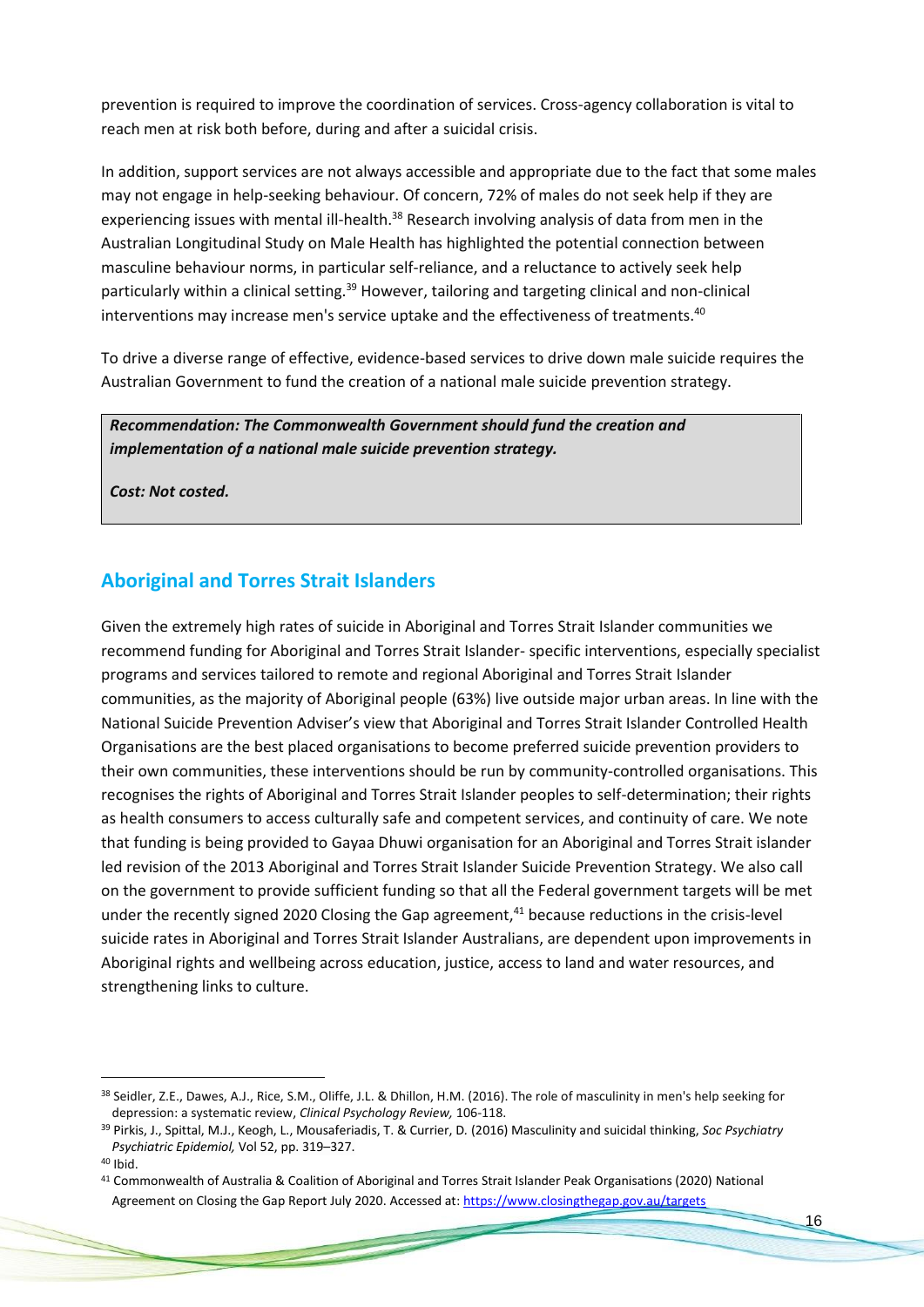*Recommendation: Fund Aboriginal Community Controlled Health Organisations to provide the Aboriginal community with suicide prevention, postvention and aftercare programs, as well as funding for COVID mental health initiatives.*

*Cost: Not costed.*

*Recommendation: Fund targeted, specialist programs and services tailored to remote and regional Aboriginal and Torres Strait Islander communities.*

*Cost: Not costed.*

*Recommendation: Allocate sufficient funding so that all the Federal government targets will be met under the recently signed 2020 Closing the Gap agreement.*

*Cost: Not costed.*

### **People from Culturally and Linguistically Diverse (CALD) Backgrounds**

Australians from CALD backgrounds generally demonstrate reduced and variable rates of access to mental health services, despite potentially having higher needs due to migration stressors. The lower utilisation of mental health services are likely due to high stigma and poor understanding of mental health illnesses, language barriers, lack of health information, lack of understanding of appropriate healthcare pathways, Medicare ineligibility, healthcare costs, normalisation of distress, underdiagnosis, or mis-diagnosis.

We recommend funding the co-design of culturally appropriate mental health services and suicide prevention programs, which would be jointly implemented by CALD community organisations to address stigma and increase utilisation of mental health and suicide prevention services in CALD communities. This strategy needs to address a number of issues.

Improved data collection is needed. Collection of ethnicity information (rather than country of origin) within existing suicide registers and administrative datasets (e.g. hospital admission, primary health, allied health) would inform an understanding of suicide in CALD communities, as per recommendations from If We Don't Count it, it Doesn't Count.<sup>42</sup> A National Minimum Dataset for CALD communities inclusive of mental health, suicide and self-harm data would provide a more comprehensive picture of service access and gaps.

The needs of long-standing CALD communities should be better addressed. This includes focus on crossgenerational issues and ensuring that government works with CALD community organisations to address stigma, target vulnerable groups and increase utilisation of mental health and suicide prevention services in CALD communities.

The unique needs of International students should be addressed by a collaborative approach from universities, Council of International Students Australia, Department of Home Affairs and Health

<sup>42</sup> Federation of Ethnic Communities Council. (2020). If We Don't Count it, It Doesn't Count; Towards Consistent National Data Collection and Reporting on Cultural, Ethnic and Linguistic Diversity, Updated Sept. 2020, accessed online at: <https://fecca.org.au/if-we-dont-count-it-it-doesnt-count/>.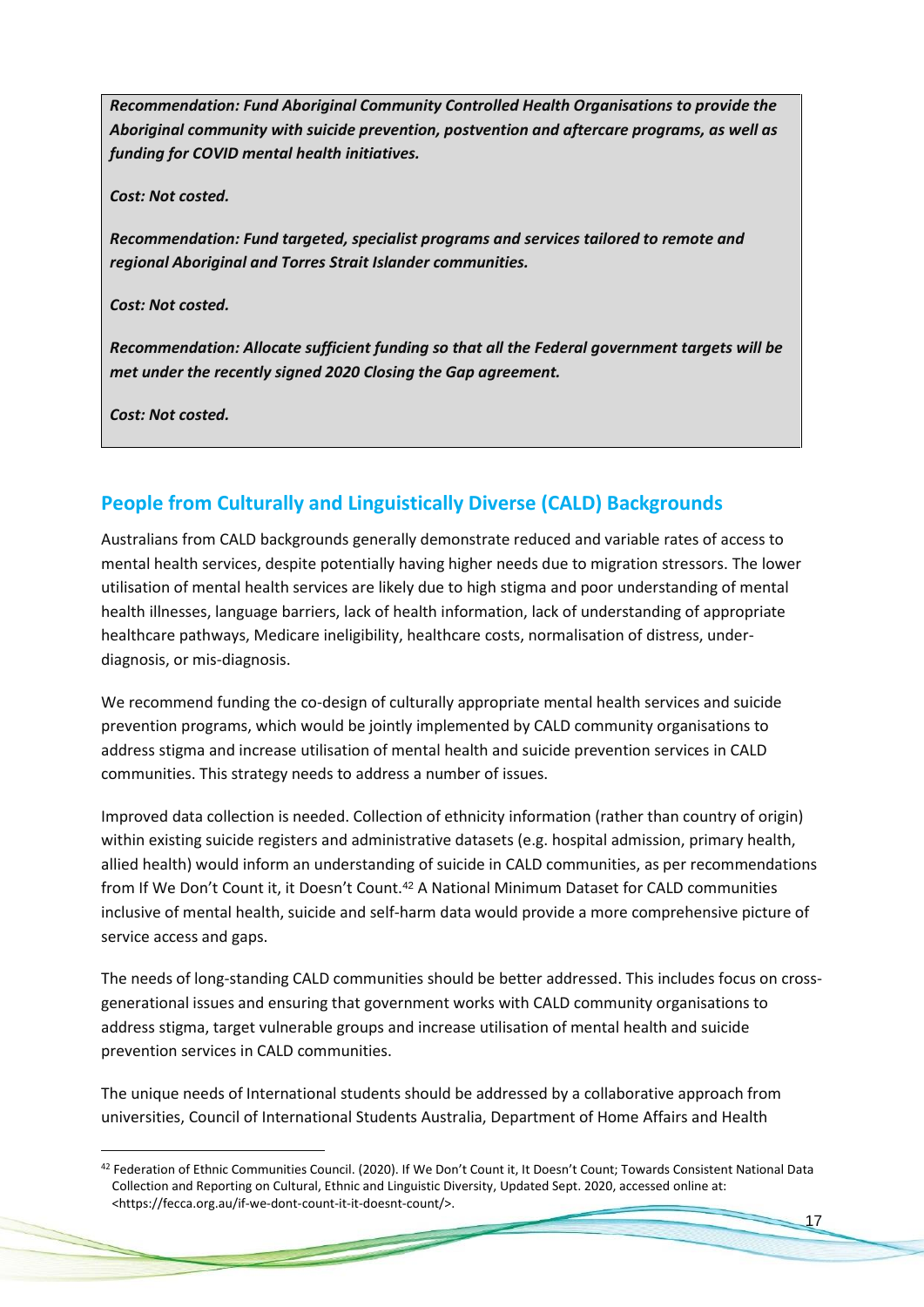Insurance companies. For example, the City of Sydney's International Student Leadership and Ambassador (ISLA) program or similar programs could be rolled out and expanded in all cities with international student programs.

We need to address trauma facing refugee communities, recent arrivals, and groups at risk such as people in rural locations, women, women experiencing domestic violence, young people. This would include increasing funding to refugee, migrant and multicultural community organisations, service providers and NGOs, especially those in rural or regional locations, where specialist services, such as Transcultural Mental Health Centres are not available This should include the following:

- Funding for gate keeper training to enable early identification through service providers e.g GPs, community leaders/community organisations, refugee health services, domestic violence support services, multicultural community NGOs.
- Specific funding for cultural capability training, including trauma informed training for service providers (across public, primary and NGO sectors as per recommendations in the Framework for Mental Health in Multicultural Australia. Funding to PHNs and public services should be specifically provided for CALD mental health to ensure it is not redirected to general mental health.
- Funding for enhancing mental health literacy and reducing the stigma of mental health problems and particularly the stigma of discussing suicide in CALD communities.

*Recommendation: Fund improved data collection, including creating a national minimum dataset for CALD communities inclusive of mental health, suicide and self-harm data.*

*Cost: Not costed.*

*Recommendation: Fund the co-design of culturally appropriate mental health services and suicide prevention programs, which would be jointly implemented by CALD community organisations to address stigma, target vulnerable groups and increase utilisation of mental health and suicide prevention services in CALD communities.*

*Cost: Not costed.*

### **People from Lesbian, gay, bisexual, transgender, queer and intersex (LGBTQI) Communities**

People from LGBTQI communities have higher rates of mental ill-health and suicide than the general population in Australia. In particular, LGBTQI young people aged 16 to 27 are five times more likely to attempt suicide in their lifetime, transgender people aged 18 and over nearly eleven times more likely, and people with a variation in sex characteristics (sometimes known as intersex) aged 16 and over are nearly six times more likely.<sup>43</sup>

the contract of the contract of the contract of the contract of the contract of the contract of the contract of

<sup>43</sup> National LGBTI Health Alliance, (2020). Snapshot Of Mental Health And Suicide Prevention Statistics For LGBTI People, accessed online at [<https://d3n8a8pro7vhmx.cloudfront.net/lgbtihealth/pages/240/attachments/original/1595492235/2020-](https://d3n8a8pro7vhmx.cloudfront.net/lgbtihealth/pages/240/attachments/original/1595492235/2020-Snapshot_mental_health_%281%29.pdf?1595492235)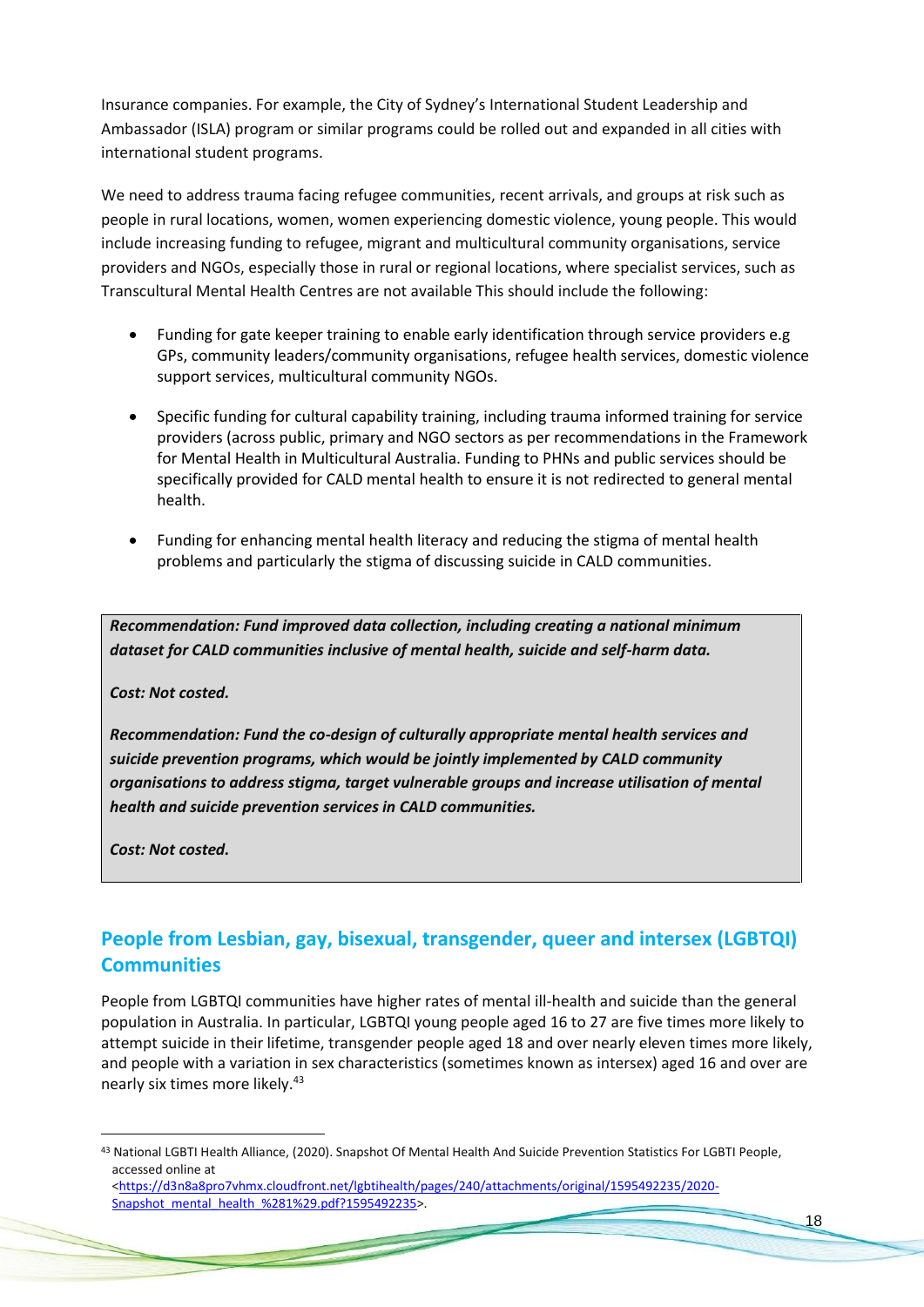Recent research into the mental health and wellbeing of LGBTQI Australians demonstrated we are not seeing parallel improvements in LGBTQI mental health. 41.9% of study participants reported considering attempting suicide in the previous 12 months, 74.8% had considered attempting suicide at some point in their lives, 5.2% reported having attempted suicide in the past 12 months, and 30.3% had attempted suicide at some point in their lives.<sup>44</sup>

The evidence shows the elevated risk of suicidality experienced by LGBTQI people links strongly with their continuing experience of discrimination and exclusion, and the subsequent trauma from these experiences.<sup>45</sup> We also know that LGBTQI people are less likely to access help when in crisis. Research undertaken by La Trobe University found 75.3% of LGBTQI participants did not use a crisis support service during a recent personal or mental health crisis.<sup>46</sup>

Currently there is a lack of national architecture and coordination for LGBTQI health resulting in the under-funding and under-resourcing of community-controlled organisations who are best placed to deliver tailored suicide prevention initiatives, and a need for mainstream services to take a co-design approach to upskill themselves to be able to respond appropriately to the needs of LGBTQI people.

*Recommendation: Fund peer-led community-controlled organisations to develop tailored mental health and suicide prevention initiatives, services, and programs to build community capacity and resilience, and overcome barriers LGBTQI people face accessing healthcare services.*

*Cost: Not costed.*

*Recommendation: Fund investment for national research projects undertaken in LGBTQI suicide prevention and mental health.*

*Cost: Not costed.*

*Recommendation: Establish national architecture to coordinate LGBTQI health through the establishment of a National LGBTQI Commissioner responsible for consolidating best practice standards, national data, identifying disparities at the national level, and coordinate national health responses including for mental health and suicide prevention. An LGBTQI Commissioner should be supported by an LGBTQI Health Taskforce.*

*Cost: Not costed.*

<sup>44</sup> O. Hill, A., Bourne, A., McNair, R., Carman, M., & Lyons, A. (2020). Private Lives 3: The health and wellbeing of LGBTIQ people in Australia, *Melbourne: LaTrobe University*, accessed online at <https://www.latrobe.edu.au/ data/assets/pdf file/0009/1185885/Private-Lives-3.pdf>.

<sup>45</sup> Eckstrand, K.L. & Potter, J. (2017). Trauma, resilience, and health promotion in LGBT patients: What every healthcare provider should know, *Springer.*

<sup>46</sup> Waling, A., Lim, G., Dhalla, S., Lyons, A., & Bourne, A. (2019). Understanding LGBTI+ Lives in Crisis, Bundoora, VIC & Canberra, ACT: *Australian Research Centre in Sex, Health & Society, La Trobe University & Lifeline Australia*.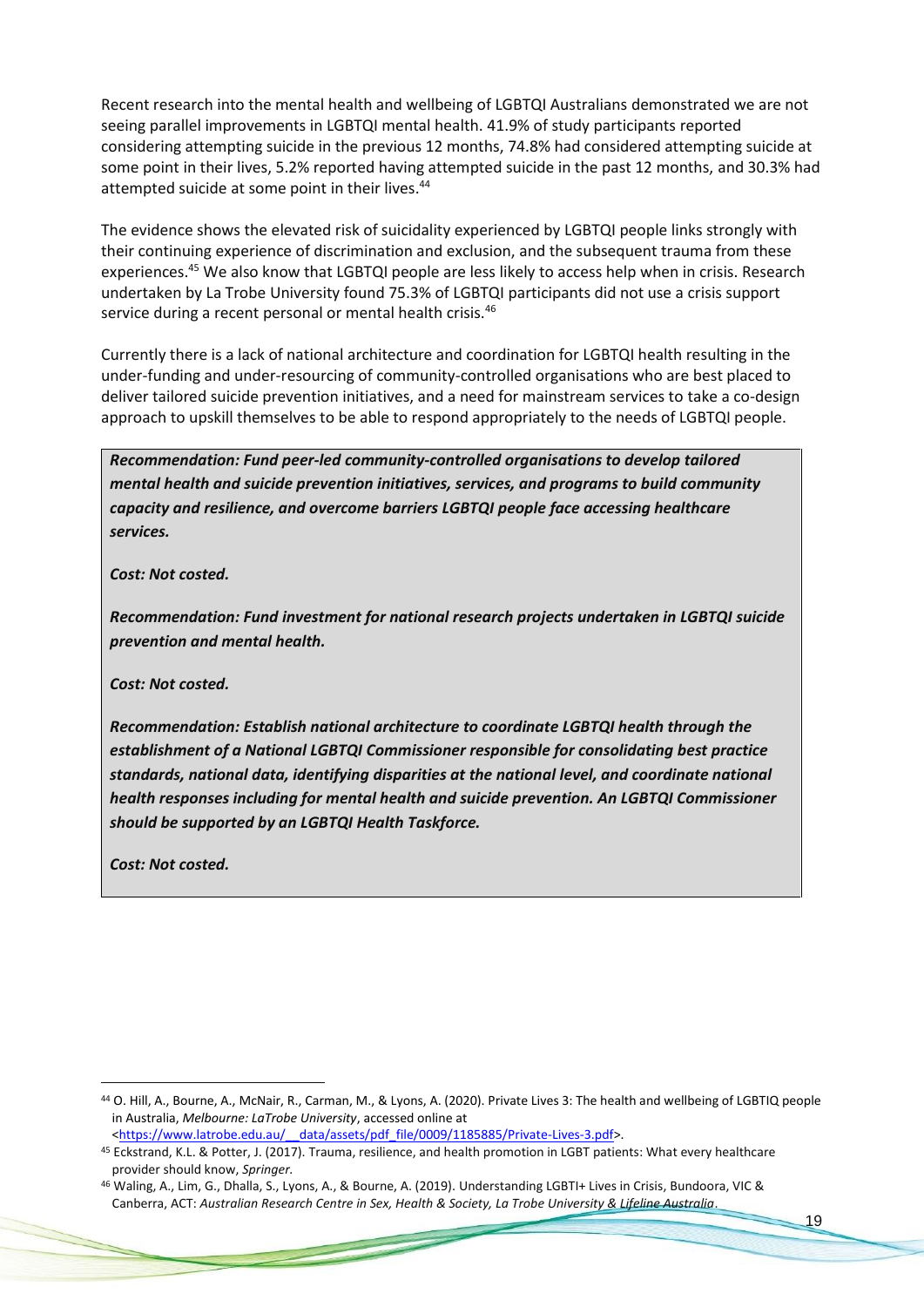### **Priority Area 9: Responding to future disasters**

Recent events have demonstrated the need for resources to be available to respond to multiple and compounding disasters. The Australian Government should provide discretionary funds through PHNs or other mechanisms to respond to need for suicide prevention in the event of future disasters or economic crises, such as bushfires, floods, epidemics for extended time periods, e.g., up to 2-3 years after a disaster.

The Federal government recently recognized the need to respond to disasters with funding for mental health support when the Department of Health announced funding for the 2019-2020 bushfires of \$76 million. This funding was to provide immediate counselling, ongoing emotional and wellbeing support to communities, expanding telehealth sessions, funding for Headspace and funding for local mental health services.<sup>47</sup>

The World Health Organisation notes that emergency situations such as natural disasters and other humanitarian crises exacerbate the risk of mental health condition, with one in five likely to have a mental disorder such as depression, anxiety, post-traumatic stress disorder, bipolar disorder or schizophrenia. These risks are heightened in older people and marginalized groups.

Research into the impact of disasters shows that providing immediate one-off counselling sessions or debriefing is not effective and may even be harmful,<sup>48</sup> however mental first aid training for first responders is beneficial. In the immediate aftermath of a disaster it is important that people are not exposed to additional sources of stress, i.e. their immediate needs for shelter, safety and social connection are met.

Research also shows that serious mental illness, suicidal ideation and making plans for suicide increases as a result of natural disasters.<sup>49</sup> There is evidence that mental illness and suicide rates increase over time after a disaster, with suicide rates reaching the highest level up to two years after the initial disaster.<sup>50</sup>

*Recommendation: Budget for approximately \$30 million annually in discretionary funds to respond to need for suicide prevention in the event of future disasters or economic crises, such as bushfires, floods, epidemics for extended time periods after a disaster.*

*Budgetary impact: \$30 million.* 

<sup>47</sup> Department of Health. (2020). Australian Government Mental Health Response to Bushfire Trauma, Jan 2020. Accessed online at <https://www.health.gov.au/health-topics/emergency-health-management/bushfire-information-andsupport/australian-government-mental-health-response-to-bushfire-trauma>.

<sup>48</sup> Rose S, Bisson J, Churchill R, Wessely S. (2002). Psychological debriefing for preventing post-traumatic stress disorder (PTSD), *Cochrane Database of Systematic Reviews,* Issue 2.

<sup>49</sup> Kessler, R. C., Galea, S., Gruber, M. J., Sampson, N. A., Ursano, R. J., & Wessely, S. (2008). Trends in mental illness and suicidality after Hurricane Katrina. *Molecular psychiatry*, *13*(4), 374–384.

<sup>50</sup> Horney, J.A., Karaye, I.M., Abuabara, A., Gearhart, S., Grabich, S. & Perez-Patron, M. (2020). The Impact of Natural Disasters on Suicide in the United States, 2003–2015, *The Journal of Crisis Intervention and Suicide Prevention*.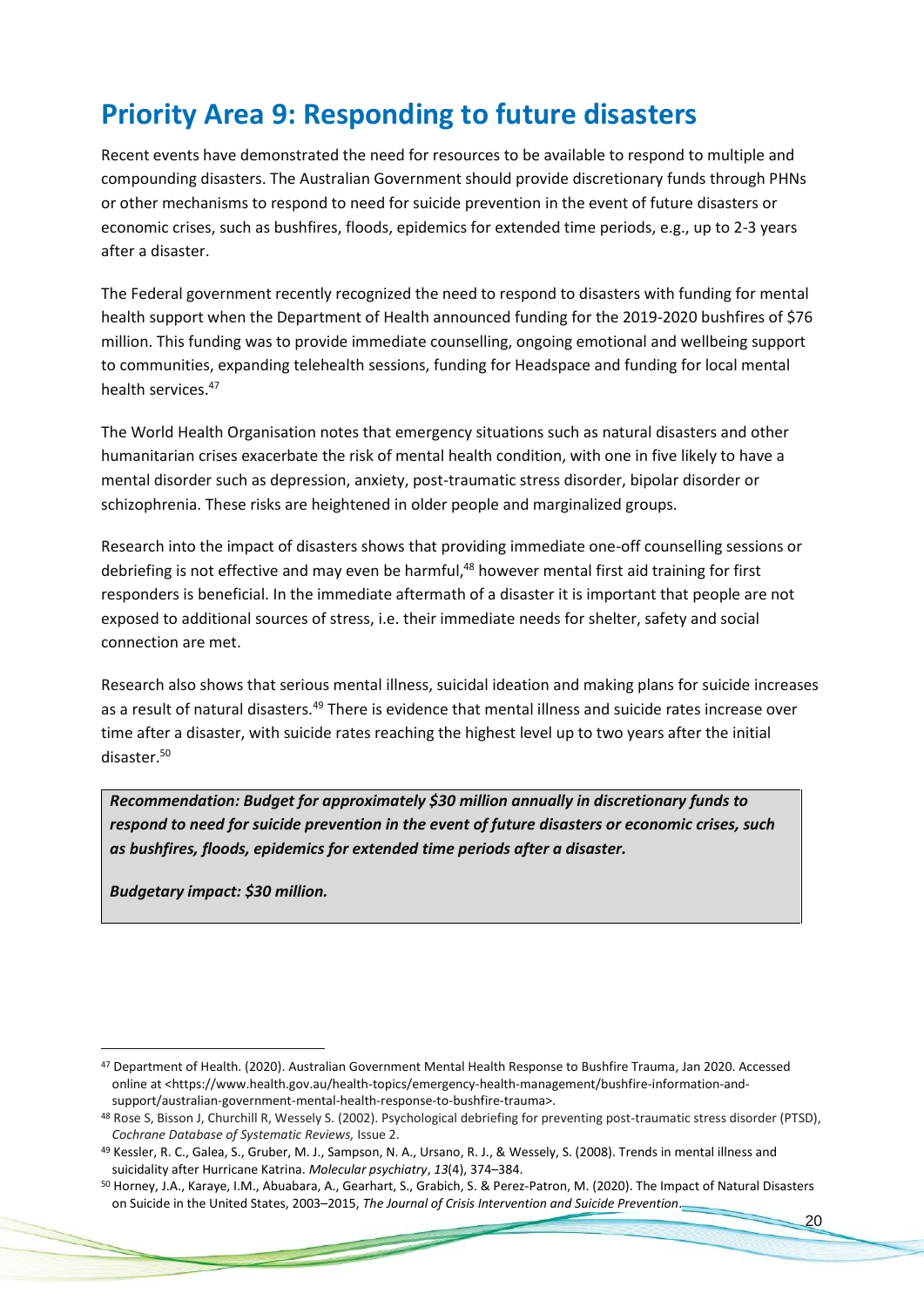## **Priority Area 10: Responding to the economic impacts of COVID-19**

The COVID-19 pandemic is a unique health crisis and one that has touched the lives of thousands directly affected by the virus, as well as their loved ones. As a nation, we need to recognise the impact of COVID-19 extends to in our community, many of who are at risk of losing their businesses, their jobs, their livelihoods and – perhaps for the first time – are struggling with their wellbeing.

#### *Employment supports*

The Australian Government should extend JobKeeper to employers in industries that continue to see the most significant impacts - such as the tourism, food and accommodation, and arts and recreation industries. This extension for targeted industries would moderate the fiscal impact of JobKeeper, while supporting those businesses and jobs that continue to be directly affected by our pandemic response. The extension should run until June 2022 to allow for ongoing economic impacts even after widespread vaccination is achieved.

We know from previous recessions and pandemics that that social safety nets play a crucial protective role in reducing distress and suicide risk. We ask the Commonwealth Government ensure the many Australians who are seeking work – many of them unemployed for the first time - have adequate basic support. The base rate of JobSeeker (Newstart) has not increased in real terms since 1994, despite the increasing cost of the necessities of life such as housing, groceries and utilities. Business, the not-forprofit sector and we at Suicide Prevention Australia agree that the base rate of JobSeeker needs to increase. Increasing the base rate means the thousands of Australians people experiencing the challenges of unemployment can meet their basic needs and have the support they need to find meaningful work when it becomes available.

The Australian Government should maintain Jobseeker at current levels until June 2022, to allow for ongoing economic impacts even after widespread vaccination is achieved, then reduce to base rate, but base rate should be increased by \$95 per fortnight.

#### *Homelessness*

Changes to the safe housing arrangements for people experiencing homelessness are likely to impact their wellbeing. The shift to hotel-style accommodation and back to former hostel arrangements will disrupt the lives of an already vulnerable population; in addition to those Australians who may become homeless if the economic downturn continues in the medium term. We ask the Commonwealth Government to take up the recommendation of the recent Report of the Productivity Commission Inquiry into the Mental Health system and support State and Territory Governments, through the National Housing and Homelessness Agreement, to address the shortfall in the number of supported housing places and the gap in homelessness services for people with severe mental illness.